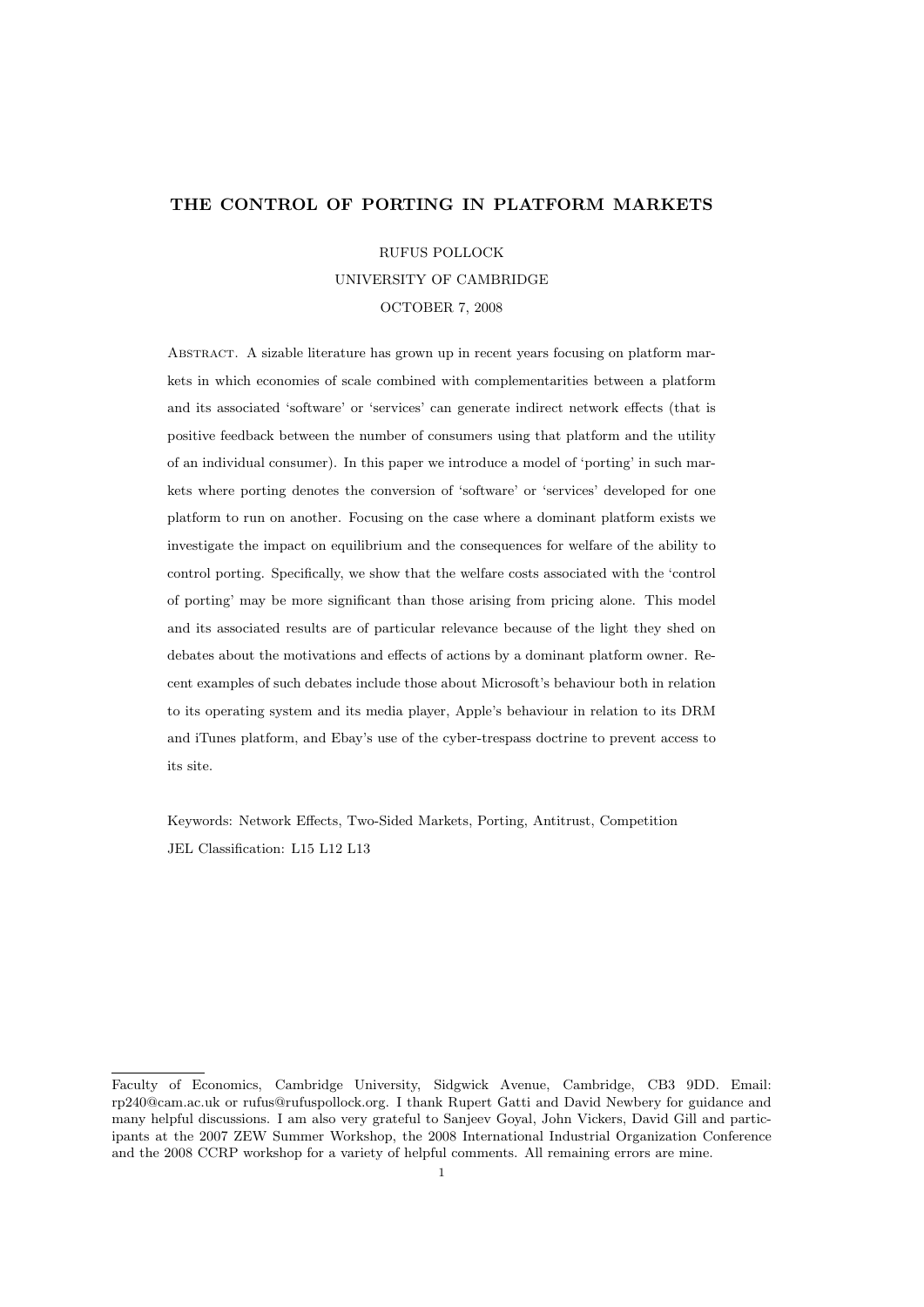### 1. INTRODUCTION

Several recent cases, which we discuss in more detail below, have focused economists' attention on the motivations and effects of the behaviour of a dominant firm in two-sided markets. We believe that much of this activity can usefully be interpreted in terms of efforts to control (and prevent) 'porting' – where porting denotes the conversion of a 'software' or 'service' associated with one platform to run on another platform. Building on the existing literature on two-sided markets, we develop a formal model of 'porting' and, focusing on the case where a dominant platform exists. We use this model to investigate the impact on equilibrium and the consequences for welfare of the ability to control porting. Specifically, we show that the welfare costs associated with the 'control of porting' may be more significantly more substantial than those arising from pricing alone.

For example, much of the 1998 case of US vs. Microsoft as well as more recent antitrust disputes in Europe over Microsoft's media player can be seen as related to efforts to control porting. In the 1998 case there was the alleged tying of Internet Explorer browser as well as efforts to undermine compatibility with other systems, for example, by subtly changing the Windows version of the Java Virtual Machine.<sup>1</sup> Similarly, the media player dispute concerned the bundling of Microsoft's own Media Player 'for free' with the operating system. In both cases there has been considerable debate<sup>2</sup> over the motivations for, and consequences of, Microsoft's behaviour, especially as to whether these sorts of activities could be described as 'tying'.<sup>3</sup> To our mind much of this behaviour is best seen in light of efforts to control porting and thereby preserve the market power associated with the 'Applications Barrier to Entry' (as the indirect network effects were termed in that antitrust action). Unlike with traditional tying, Microsoft's actions, though obviously directly affecting competing applications (Netscape's Browser, Real Networks Audioplayer etc), were not *directed* at them. Rather, they were motivated by the fear that losing control of key Application Programming Interfaces (APIs) and user services would make it easier for end-user applications and services to move (port) between operating system platforms,

<sup>1</sup>See Judge Jackson in Findings of Fact in the case of United States vs. Microsoft, (Jackson, 1999).

<sup>2</sup>See, for example, Hall and Hall (2000); Davis and Murphy (2000); Fisher (2000); Bresnahan (2001); Liebowitz and Margolis (1999); Klein (2001); Gilbert and Katz (2001).

<sup>3</sup>See the works previously cited and, specifically on the tying issues, Whinston (1990); Bernheim and Whinston (1998) and the survey in Whinston (2001).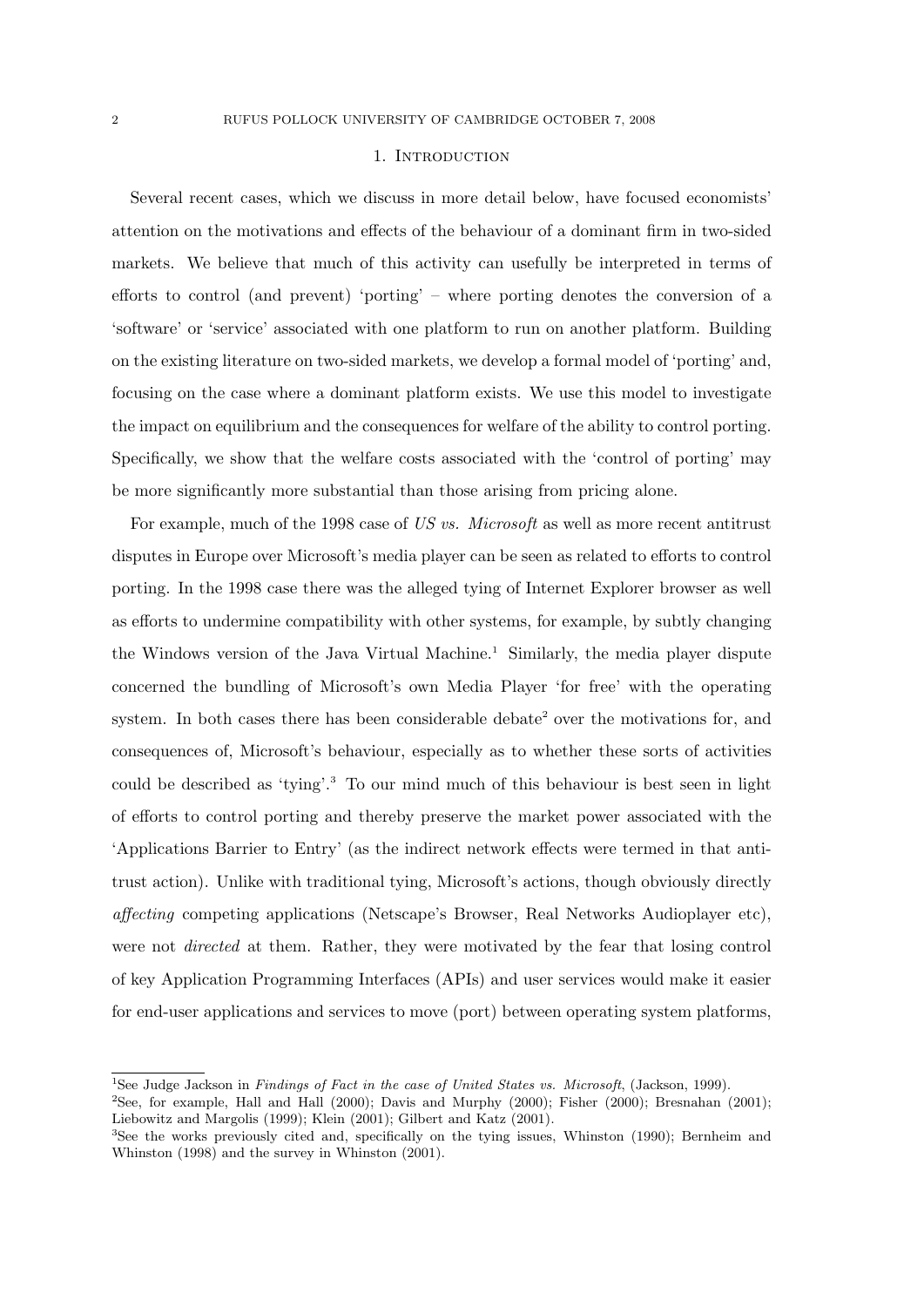which would, in turn, make it easier for consumers to switch between different platforms and thereby reduce Microsoft's market power.<sup>4</sup>

Another example is provided by the 2000 case of eBay vs. Bidder's Edge.<sup>5</sup> Here, eBay, an online auction site, successfully sued Bidder's Edge, a firm which collected together prices from different auction site for consumers to compare, for cyber-trespass, ostensibly on the grounds that Bidder's Edge spidering activities caused excessive load on their servers. However, as various commentators pointed out the ability to exclude a firm such as Bidder's Edge could also have serious anti-competitive effects<sup>6</sup>. EBay is a classic example of a platform in a two-sided market with sellers taking the role of 'software' or 'service' and buyers that of consumers. If a third-party were easily able to transfer (port) sellers from one auction platform to another then eBay's market power would be greatly diminished. A firm such as Bidder's Edge would greatly facilitate such 'porting' by ensuring that a given seller (and their associated 'reputation') would be visible to consumers no matter what auction platform they were on. By preventing Bidder's Edge (and any other similar firm) from being able to extract data from the eBay site without permission eBay obtained very substantial control of porting from its platform.

A final example comes from the ongoing debate in Europe around interoperability of TPMs/DRMs (Technological Protection Measures/Digital Rights Management) systems, particularly in relation to the dominant position of Apple's iPod and iTunes products both of which use Apple's proprietary 'FairPlay' DRM. Here the platform is the digital music player and the 'software' is the music. Apple operates on both sides of the market with the iPod or iTunes software on the platform side and the iTunes Music Store (ITMS) on the 'software' (music) side. If DRM were interoperable then one could play a song from any given digital music store on any given digital music player. However with no interoperability if someone buys all their songs from the iTunes Music Store (currently with

<sup>4</sup>This also explains why Microsoft only 'integrates/ties' certain applications and is happy for most software to be produced by third-party vendors. The need to tie only arises when that application or service will itself be the site of significant third-party development. This is clearly the case with web-browsers, as Bill Gates presciently saw in his 'Internet Tidal Wave' memorandum: "A new competitor 'born' on the Internet is Netscape [Netscape was launched 15th Dec 1994]. Their browser is dominant with 70% usage share, allowing them to determine what network extensions will catch on. They are pursuing a multi-platform strategy where they move the key API into the client to commoditize the underlying operating system ..." (emphasis added).

<sup>5</sup>EBAY, Inc vs. BIDDER'S EDGE Inc, http://pub.bna.com/lw/21200.htm.

<sup>&</sup>lt;sup>6</sup>See, for example, the amicus curiae brief filed by a collection of 28 law professors available online at http://www.gseis.ucla.edu/iclp/ebay-ml.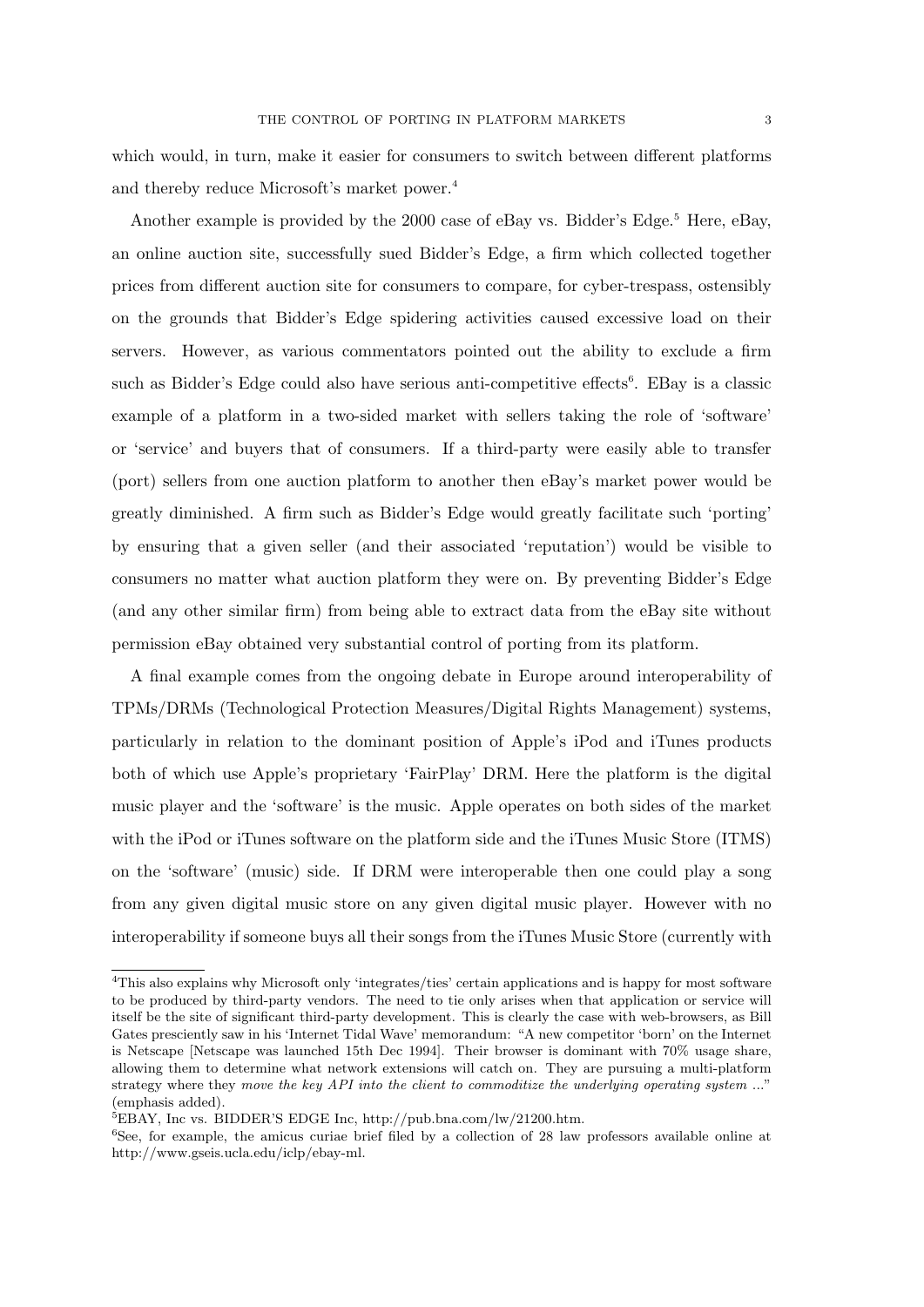70-80% of the digital downloads market) then they can only play them on an iPod (and if they change music player they may lose all their purchased music). Thus proprietary DRM makes it substantially harder for consumers to switch platforms (i.e. digital music players). By maintaining a closed, proprietary, DRM system and integrating backwards into the 'software' (music) market (analogously to the previous Microsoft examples) Apple are able to effectively control porting and thereby increase their market power in the platform (music player) market.<sup>7</sup>

The paper builds upon several strands in the existing literature. First, there is existing work on 'converters' in network markets (converters being devices that allow a user on one network to gain access to a separate network). For example, Farrell and Saloner (1992) examine the provision and purchase of imperfect converters in a network effects model, as well as the incentive for a dominant firm to make conversion costly.<sup>8</sup> As porting can be seen as the analogous activity in a two-sided market with 'indirect network effects' to converters in the original 'one-sided' models our work can be seen as extending this existing work to the more complex two-sided case.

The second strand is the literature on indirect network effects and two-sided markets. Early work by Church and Gandal (1992) (extended by Church, Gandal, and Krause (2003)) analyzed the case where consumers cared about the variety of complementary goods available for a particular platform or network. They showed that with fixed costs in production this led to 'indirect network effects', that is a positive relation between the utility of a consumer from a given platform and the number of other consumers joining that platform. This work has recently been extended and generalized under the heading of two-sided markets, see, for example, Armstrong (2005); Rochet and Tirole (2003, 2005). The focus of much of this literature has been on the charging decisions of the platform owner – in particular, the form of fees and what determines the level of fees, and subsidies, on the two sides (the 'software' side and the consumer side). By contrast, in this paper we are interested in something rather different: what happens if one platform owner can influence the availability of 'software' on the other platform by controlling porting.

<sup>7</sup> It is important to note for this analysis that it is well-known that Apple make their profits on the hardware (the iPod) and make very little from the iTunes Music Store.

<sup>8</sup>See also Choi (1997) for another converter model, albeit a dynamic one related to the transition from an old to a new technology.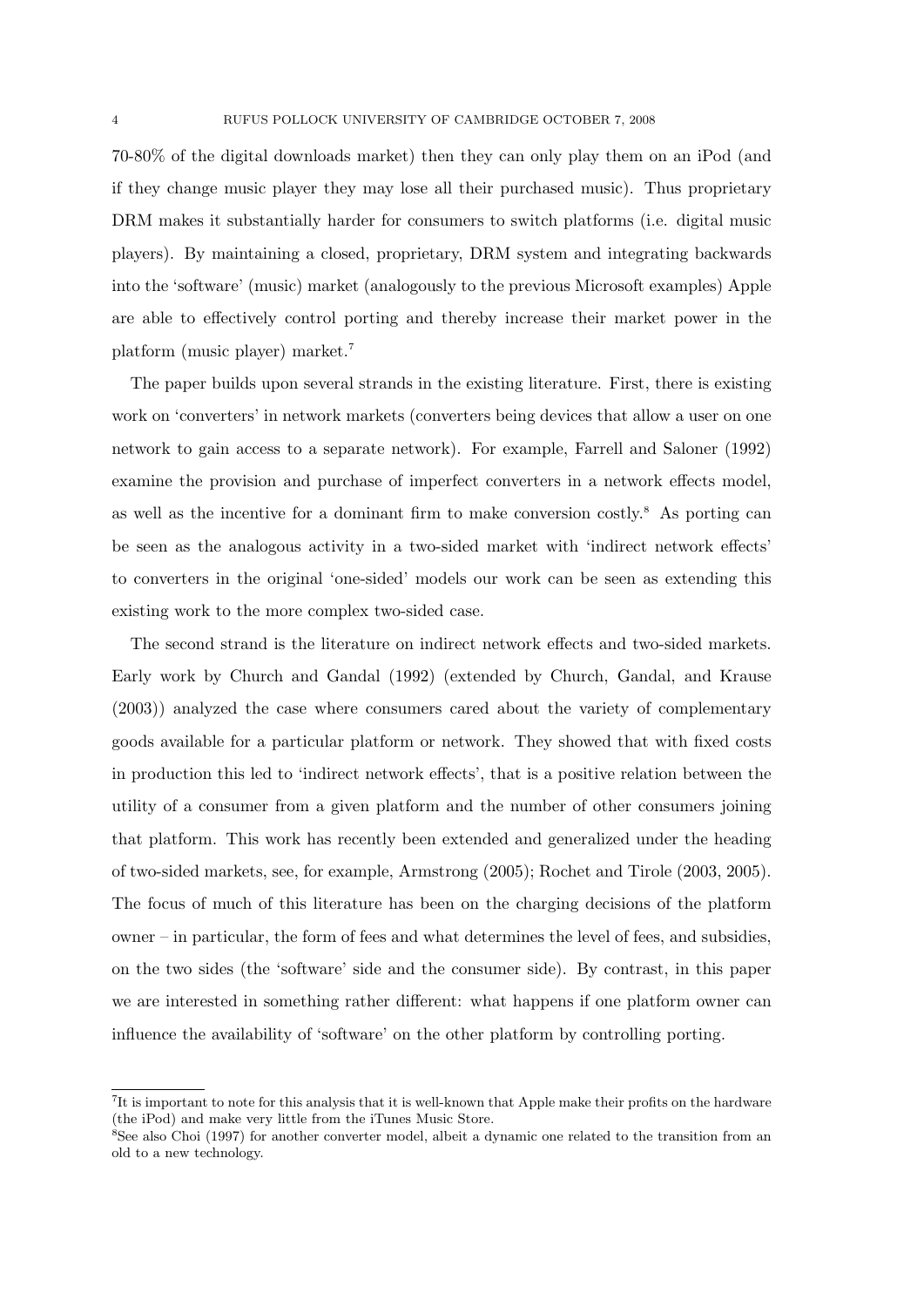Seen in this light, the closest work to ours in the existing two-sided literature are the papers of Armstrong and Wright (2005) and Choi (2006). Armstrong and Wright (2005) provides a general examination of two-sided markets with multi-homing. In particular, they consider the use of exclusive contracts by a platform owner as means to force singlehoming on the seller side. However, due to the complexity of the analysis in the full two-sided the case the authors fall back to analyzing the case of pure network effects.<sup>9</sup> Our model differs from this in several ways. First, rather than exclusive contracts we have a general 'porting cost' variable which influences the ability of 'software' produced for one platform to move to the other. Second, we allow for ex-ante asymmetry in platform's market share and general forms for both heterogeneity and indirect network effects. However, like Armstrong and Wright (2005), the fully general case is too complex for ready analysis and so the price we pay to keep the model tractable is some degree of restriction on platform's pricing decisions as well as confining ourselves to the case where a single proprietary (and dominant) platform faces a competitive one.

Choi (2006) presents a rather different model, which is primarily animated by the Media Player case, focusing on the combination of tying with multi-homing on the buyer (consumer) side. Here, tying is about the ability for a firm with a monopoly in some underlying market to use tying to monopolize a related two-sided platform (for example Microsoft using its operating system monopoly to control the media players). With multi-homing on the buyer side Choi finds that the welfare effects of tying are ambiguous with tying in some cases being welfare improving. Our concerns are rather different. First, we have 'porting' (multi-homing) on the 'software' (seller) side, not the consumer (buyer) side, of the market. Second, and more importantly, the 'tying' in our model is between the platform and its associated 'software', not between some outside product and the platform.

Finally, our paper obviously has commonalities with the literature on tying and vertical foreclosure (see e.g. Whinston (1990); Bernheim and Whinston (1998)). Due to the prominence of the tying issue in the Microsoft case there has been a flurry of papers on tying models. Perhaps the closest, at least in spirit, to the model presented here is that of Gilbert and Riordan (2007) and Carlton and Waldman (2002).

<sup>&</sup>lt;sup>9</sup>The focus is on the case of symmetric platforms which may be problematic when analyzing tying, as the authors state (p. 22): 'Given the underlying symmetry of firms in our model, it is not obvious that exclusive contracts are advantageous to the platforms in equilibrium.'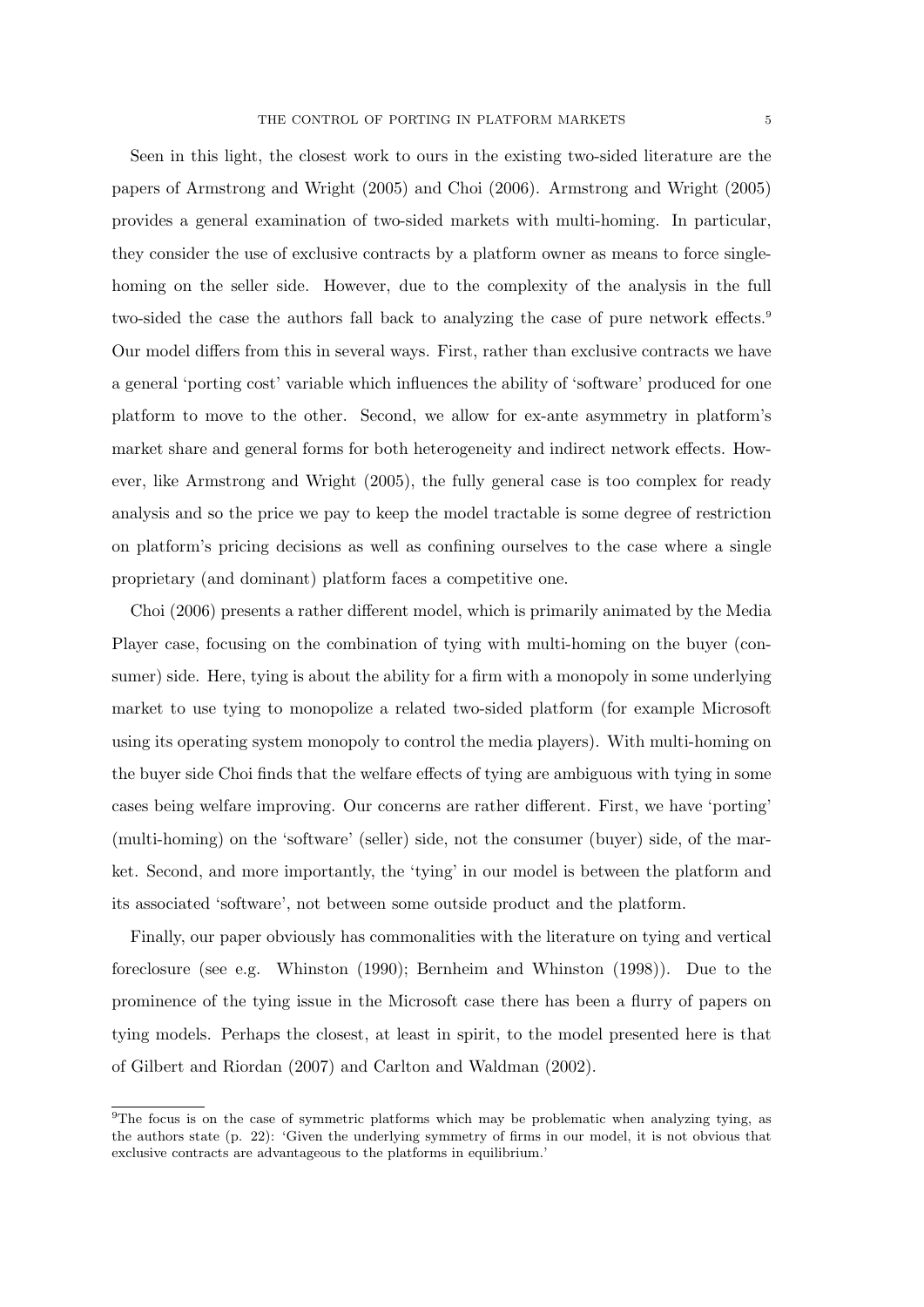Gilbert and Riordan (2007) investigate what they term 'technological' tying by a monopolist. Increasing porting cost in our model could be seen as analogous to the 'technological' tying in their model (whereby the quality of a complementor can be reduced by the monopolist). That said, technological tying is similar to traditional tying in that it is motivated by a desire to sell the complementary good (or the bundle), whereas for the case of porting examined here that is so: the monopolist simply wishes to inhibit complementors from porting to another platform in order to reduce competition with its own platform. Integration, if it happens at all, may occur not because it is profitable in itself – it may even be loss-making – but only because it reduces the degree of platform competition.

Carlton and Waldman (2002), investigate the motivations for a monopolist to tie downstream (in the complementary market) in order to shore up its monopoly in the upstream market. In their model downstream entry in period one, by increasing the available rents upstream, can result in entry upstream in period two. By tying downstream the upstream monopolist may eliminate this possibility thereby preserving its monopoly. The key feature here is that an upstream producer may extract some of the rents of a more efficient downstream producer and therefore may be motivated to enter when the downstream product is not tied. While our analysis shares the important similarity that tying (or manipulating porting cost) is not about the rents in downstream markets but about preserving the upstream monopoly it differs in important ways.

First, our focus is on porting costs not explicit tying. This in turn reflects the fact that a platform's major feature is its very large number of complementors. In such cases it is almost always infeasible for a platform to explicitly tie its associated 'services'. Second, though in both models the monopolist's intervention operates to harm competitors (actual or potential) the mechanism is rather different. In Carlton and Waldman (2002) it is the potential for an improved complementary downstream good to generate rents for upstream firms that motivates tying. Here, the monopolist's motivation for controlling porting (and to explicitly tie in some cases) is related not to the quality of the complementary good but the ease with which it can affect switching (porting) to another platform – thereby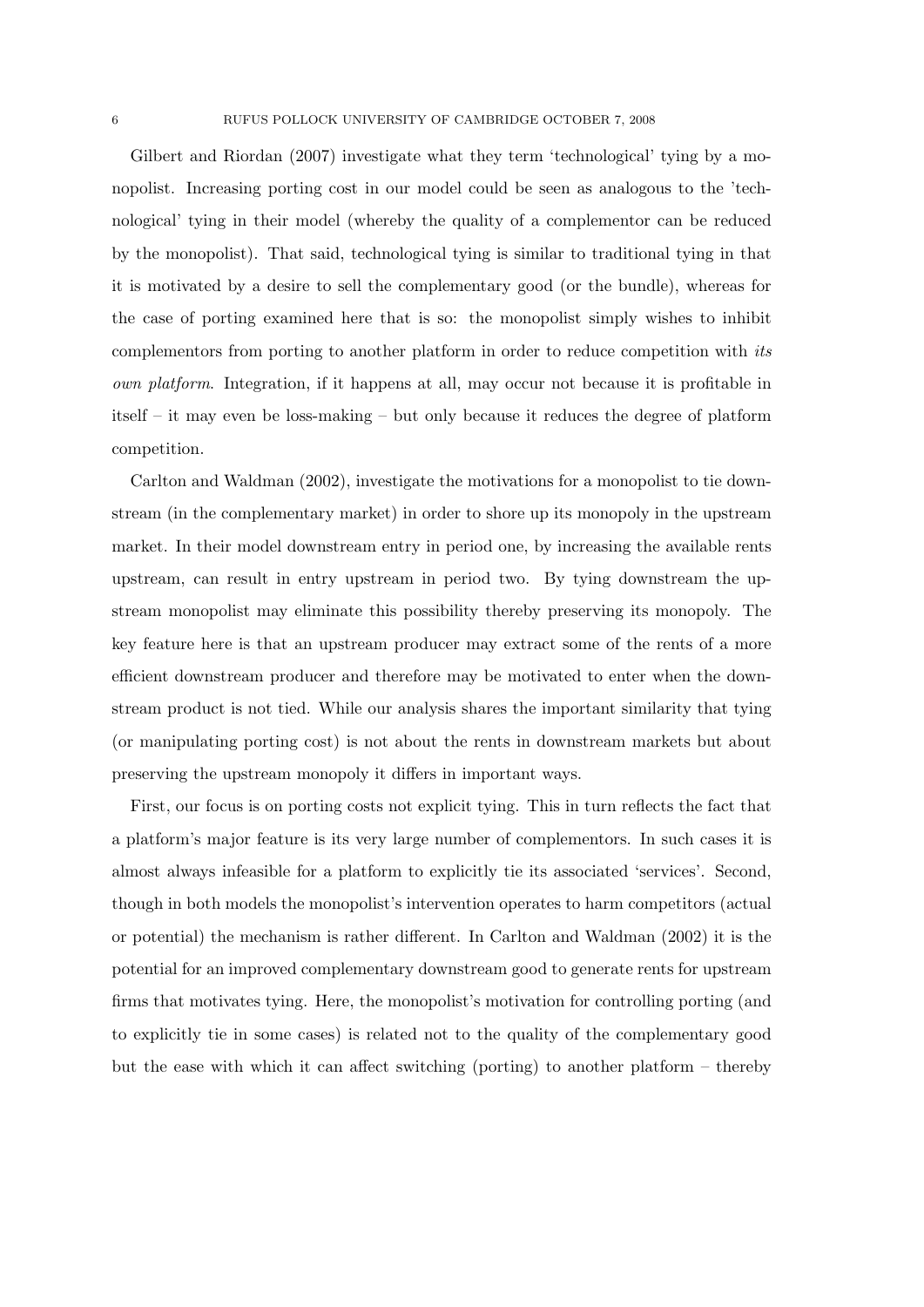weakening the monopoly basis in the indirect network effects arising from the platform (two-sided) market structure.<sup>10</sup>

# 2. The Model

The basic framework is that used in the two-sided markets literature (see e.g. Armstrong (2005)). There are two platforms/networks:  $X = A, B$  and a mass of consumers (buyers) modelled by the interval [0, 1] with the index,  $t \in [0, 1]$ , used to label them. The measure of consumers on platform X is denoted by  $n_X$ . Each platform has an associated set of 'software/services' ('sellers') and the amount of 'software' available on platform X is  $s_X$ .

Consumers derive utility from using software and must purchase access to a platform to be able to use the associated software.<sup>11</sup> Consumers are heterogeneous in their preferences for a given platform.<sup>12</sup> If a consumer has already purchased 'software' from one platform she gains no extra utility from purchasing from a second platform so a consumer will purchase from at most one platform (there is no multi-homing on the buyer side). We also make the standard assumption that all consumers join one or other platform.

Formally, consumers have the following utility function:

$$
u_X(t, p_X, s_X, p_X^s) = \phi - p_X - h_X(t) + u_X^s(s_X, p_X^s)
$$

Where

- $\bullet$   $\phi$  is a positive constant introduced so that reservation utility can be normalized to 0 (alternatively one could remove  $\phi$  from utility function and set reservation utility to  $-\phi$ )
- $p_X$  is the price of hardware on platform X

<sup>10</sup>Consider again the case of Microsoft and browsers discussed above. In our view, Microsoft's motivation in creating (and tying) Internet Explorer was not that that Netscape Navigator would lead to increased rents for other operating systems producers and hence to entry of competitors, but the fact that Netscape would massively reduce porting costs to alternative platforms of complementary software and content as these types of products moved increasingly online (remember Netscape Navigator was itself cross-platform and hence all online sites that 'ran' on it would implicitly become be themselves cross-platform).

<sup>&</sup>lt;sup>11</sup>There are no 'direct' network effects, that is consumers' utility from a given platform is affected directly only by the platform itself and the amount of software available on it and not by the number of other consumers using that platform. It would not be difficult to incorporate direct effects into our model but as that is not the focus of our analysis here we have chosen to omit them for the sake of simplicity.

 $12$ This could be taken as encapsulating general differences in the type of software available on the two platforms.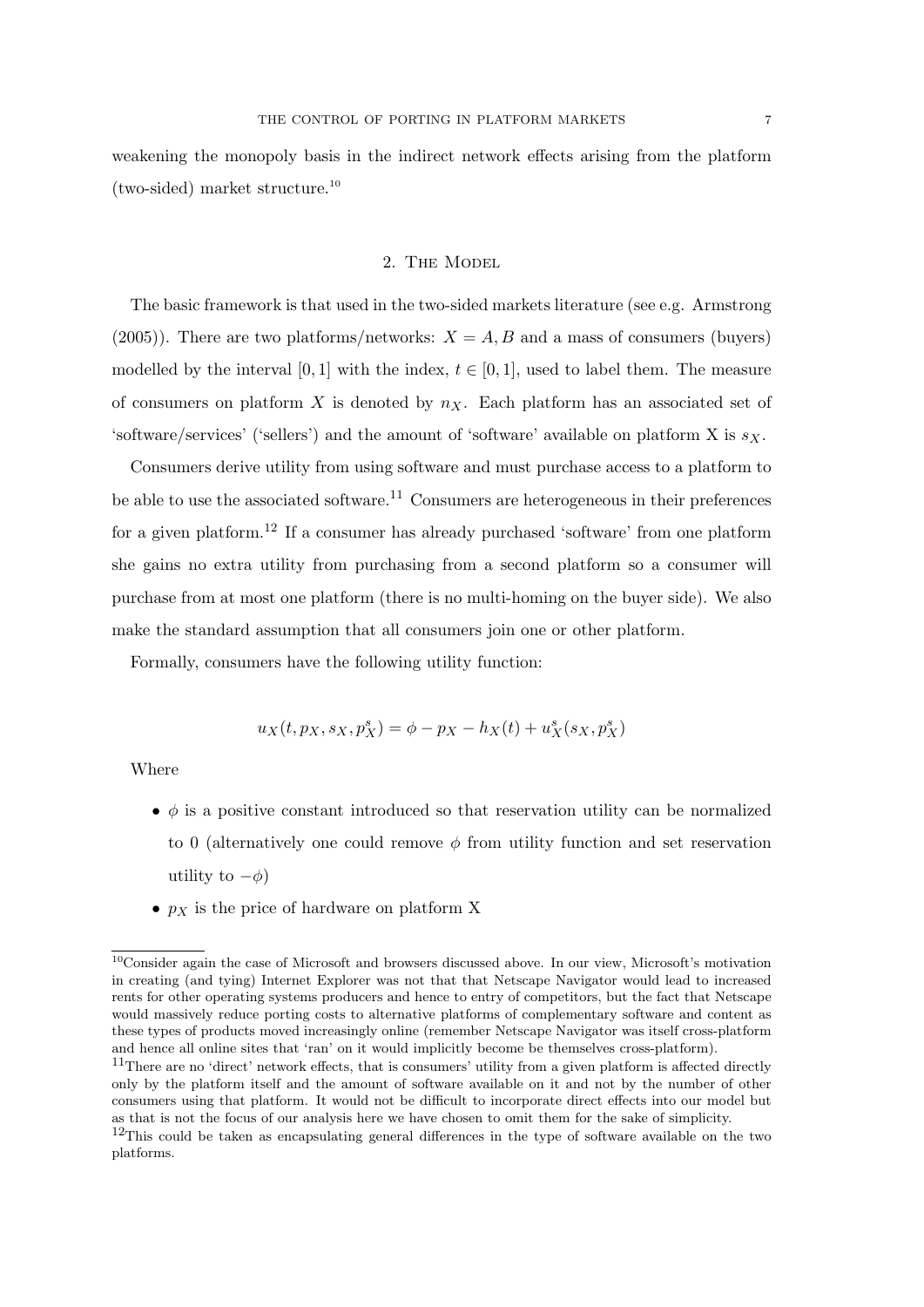- $h_X(t)$  models consumer heterogeneity. It is assumed that heterogeneity is symmetric across platforms that is,  $h_B(1 - t) = h_A(t)$ . This allows one to write  $h_A(t) = h(t) = h_B(1 - t)$ . We shall assume the standard 'orderability' of consumers by heterogeneity, i.e.  $h'(t) > 0$ . Thus we have a standard linear city model with platform A at 0 and platform B at 1 and consumers preferring, all other things being equal, a closer platform.
- $u_X^s$  is utility from software purchases with  $s_X$  the amount of software available on platform X and  $p_X^s$  the price (or vector of prices) of software. This is discussed further below.

Platform A is controlled by a single firm, the monopolist (M). Platform B is provided competitively. Platform fixed costs are assumed to be sunk and therefore may be taken without loss of generality to be zero. Marginal costs of access per consumer, c, are constant and the same for each platform. Since platform B is perfectly competitive the access price equals marginal cost:  $p_B = c$ . Since the marginal cost is common across the two platforms we may, without loss of generality, set  $c = 0$ .

2.1. Software Production and Porting. The software that is produced may be created by two methods. Either it can be created directly for platform X at fixed cost  $f_X^d$  or it can be ported from the other platform at fixed cost  $f_X^p$  (note that this only relates to the fixed cost, the marginal cost is the same whether the software is ported or created directly). In what follows the main focus will be on the cost of porting from the monopolist's platform (A) and so we will drop the subscript and define  $f^p = f^p_A$  $A^{\cdot}$ 

In our model we will suppose that a monopolist may increase the cost of porting from its platform to a competitor's – though at the cost of some expenditure on its own part.<sup>13</sup> Formally, if e is expenditure then  $f^p = f^p(e)$ . It will be convenient in what follows to have the porting cost,  $f^p$ , being the choice variable rather than expenditure, e. This simply involves using the inverse function (the expenditure to prevent porting),  $e = e(f^p)$ . Efforts to prevent porting display diminishing returns so  $e'(f^p) > 0, e''(f^p) > 0$ .

<sup>13</sup>For motivation the reader is directed to some of the examples set out in the introduction with perhaps the most relevant one here being the behaviour of Microsoft. Microsoft has incurred significant expenditure on several products, e.g. its Java Virtual Machine, Internet Explorer, the .NET framework, and Windows Media Player, where it would appear that a substantial motivation for the products development was the desire to make it harder to port software and services from its own system to competitors (in each case the product increased Microsoft's control of key APIs and formats).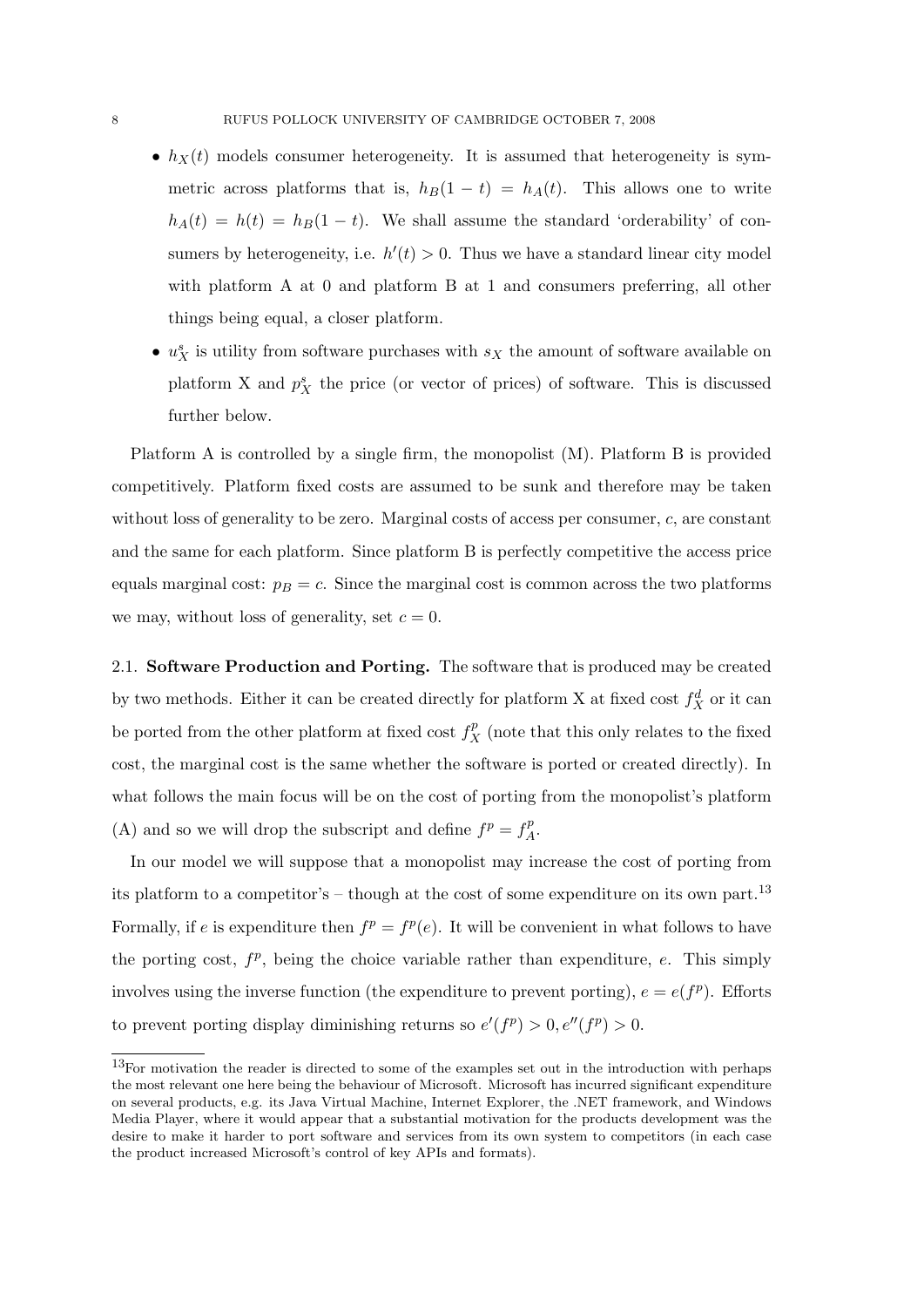Thus the fixed cost of software production on a platform,  $f_X$ , will be either:  $f_X^d$  if all software is produced directly (none is ported); a mixture of  $f_X^d$  and  $f_X^p$  if some software is ported and some produced directly; or  $f_X^p$  if all software is ported.

# 2.2. Sequence of Actions.

- (1) The monopolist, M, chooses values for control variables:  $p_A$ ,  $f^p$ .
- (2) Next in parallel, consumers and software producers make their choices. Consumers, based on their (common) expectations of the level of software provision and prices, decide from which platform to purchase. At the same time, software firms, based on their expectations of platform size (i.e. the number of consumers on each platform), decide whether to engage in direct software production for (their) platform. Then, given this amount of direct production, (other) producers<sup>14</sup> decide whether to engage in porting of this existing, directly produced, software.
- (3) Payoffs are realized. In particular, M's profits,  $\Pi = p_A \cdot n_A(p_A, f^p) e(f^p)$ , are determined.

Remark 1. In equilibrium the resulting platform sizes must be consistent with rational expectations. That is: actual and expected platform sizes are equal and actual and expected software levels are equal. In this case the order in which software firms and consumers move does not affect the equilbrium outcome of the model. Thus we could as easily have software firms taking their decisions after consumers or vice-versa.

For those requiring justification on this point consider first the sequential setup. Suppose consumers move first. Then given consumer platform choices software provision will be uniquely determined by software firms profit-maximization problems. Conversely suppose software providers move first. Then, given software provision, consumers' choice of platform will be uniquely determined by their utility maximization condition. Thus in a sequential setup the actions of the group that moved second would be entirely determined by the those that moved first. One could then substitute this back and would end up with a classic 'indirect network-effects' coordination game for the group that moved first.

<sup>&</sup>lt;sup>14</sup>Here it will not matter whether the firms that engage both in direct production and porting are the same or different since direct production confers no special ability in porting and, with free entry, all producers earn zero profits in equilibrium.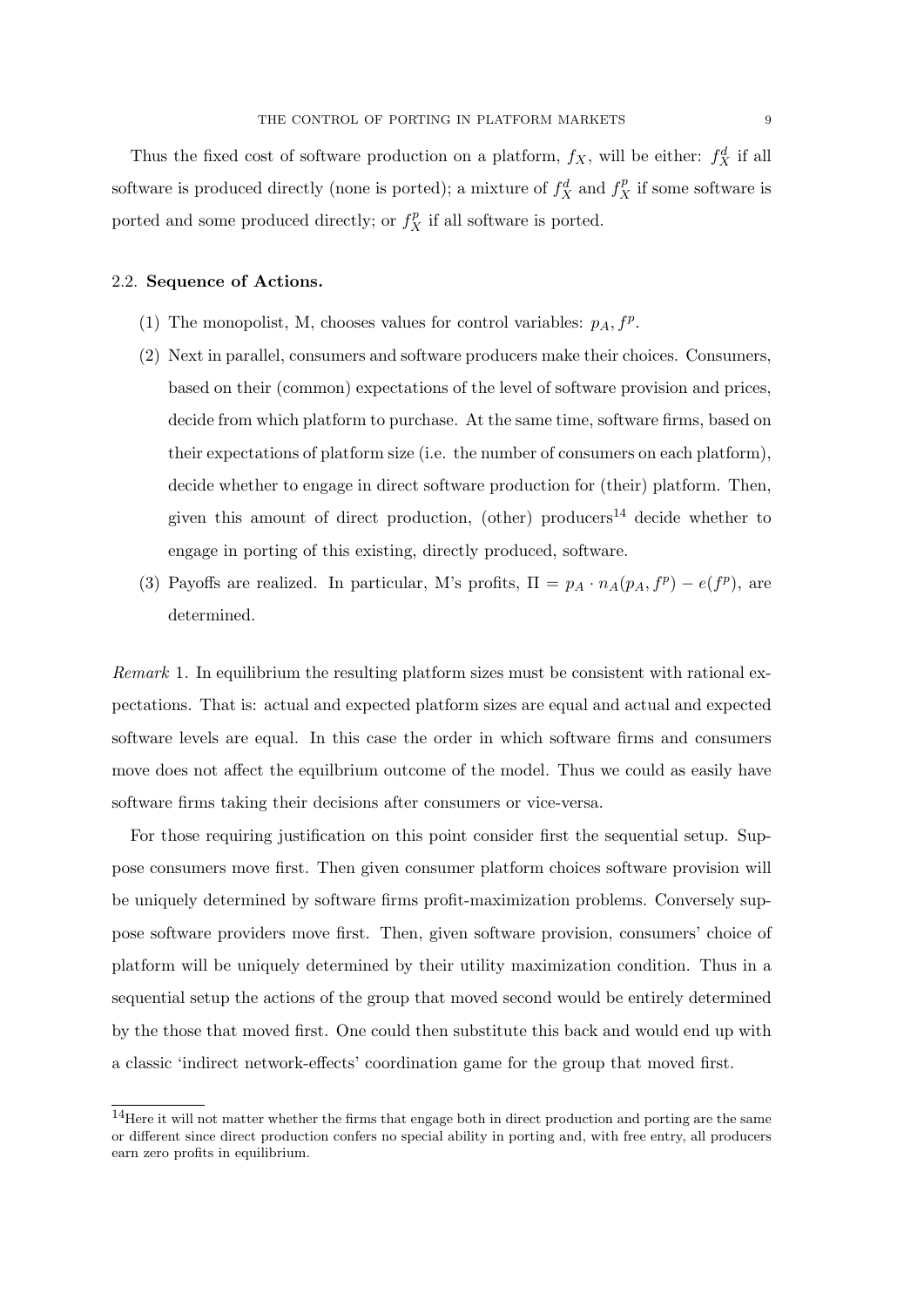In the case of simultaneous moves, rational-expectations, by eliminating the possibilty of 'mis-match' between beliefs and outcomes, in essence, make the actions of one group dependent on that of the other just as in the sequential move case. For example, suppose consumers have expectations of software provision E and based on this the platform sizes are X. Then, in equilibrium, a) software firms expectation of platform size E' must equal X – otherwise software firms expectations are incorrect and b) given X the equilibrium level of software provision must be  $E$  – otherwise consumers expectations were incorrect. Of course, the sequence of actions will alter which group finds itself in the 'driving seat' but this will not alter (at last in this model) the equilibrium outcomes (in terms of platform size and software provision) – which is what matters to the monopolist, and therefore to us. Given this indifference as to which group is accorded the 'driving-seat' we are free to make a choice and in what follows we shall generally accord consumers that position and take softare provision as determined (implicitly) by consumers' actions.

## 3. Solving the Model

We take a general approach in which we assume only that software production on platform X involves (a) some form of fixed costs  $(f_X)$  (b) that the amount and price of software on platform X may be expressed solely in terms of these fixed costs,  $f_X$  and the number of consumers on the platform,  $n_X$ . Taken together these mean that the consumer software utility function has a reduced form of the following kind:

$$
u_X^s(s_X, p_X^s) = u_X^s(s_X(f_X, n_X), p_X^s(f_X, n_X))
$$
\n(3.1)

$$
\equiv \nu_X(f_X, n_X) \text{ with } \nu_{f_X} < 0, \nu_{n_X} > 0 \tag{3.2}
$$

We shall term  $\nu_X$  the 'indirect network effects' function on platform X.<sup>15</sup> By proceeding in this manner the results are kept as general as possible. Furthermore, the two basic models of imperfect competition with fixed costs (monopolistic competition and product differentiation) can both be shown to give rise to this reduced form (Appendix B provides an explicit derivation for the case of a standard circular city model of product differentiation).

<sup>&</sup>lt;sup>15</sup>Note that we implicitly assume some symmetry across platforms in that the function  $\nu$  is the same for the two platforms.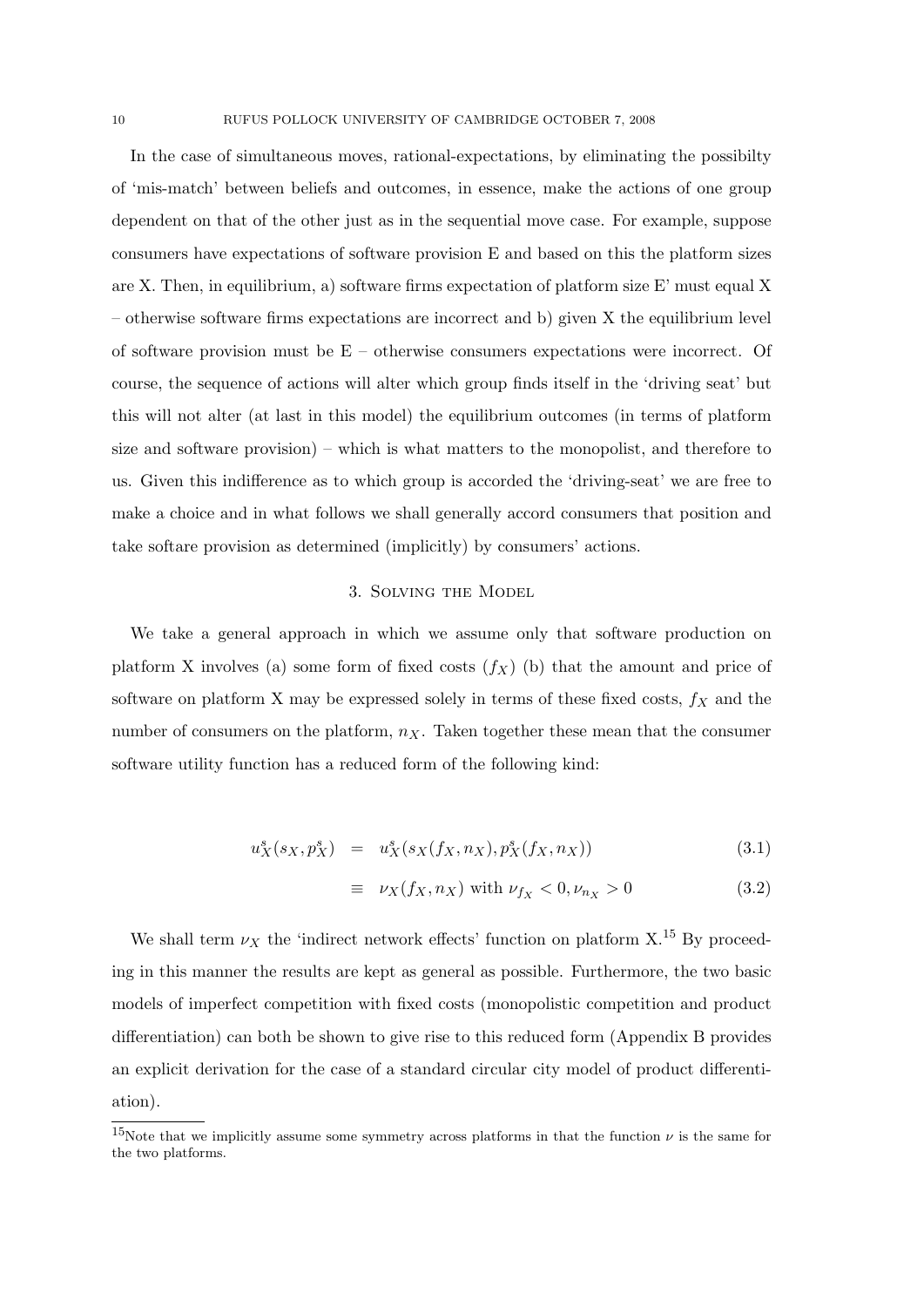As presented we now have a standard two-sided model with utility functions:

$$
u_X(t, p_X, f_X, n_X) = \phi - p_X - h_X(t) + \nu(f_X, n_X)
$$

We can solve this in the usual manner to obtain platform sizes as a function of the monopolist's choice variables:  $n_A = n_A(p_A, f^p)$ .<sup>16</sup> The monopolist then solves:

$$
\max_{p_A, f^p} p_A n_A(p_A, f^p) - e(f^p)
$$

3.1. Solving for the Subgame Equilibrium. We solve first for the equilibrium platform size in the consumer/software subgame (stage 2 onwards, that is after M has set prices and porting cost). We proceed by the usual method based on finding the marginal consumer indifferent between the two platforms.

First, recall that we have assumed that consumers gain no extra utility by purchasing from more than one platform. Thus, we may assume that consumers purchase at most one platform. We also assumed that all consumers do purchase from one or other platform. Thus we have  $n_B = 1 - n_A$  and we need only consider  $n_A$  in what follows. For notational convenience suppress auxiliary variables in the consumer utility functions and write  $u_X(t, p_X, f_X, n_X) = u_X(t, n_X)$ .

Define: the conditional utility advantage of platform A over platform B for consumer t when platform size is  $n_A$ :

$$
\hat{A}(t, n_A) = u_A(t, n_A) - u_B(t, 1 - n_A)
$$

and the utility advantage (function), which gives the utility advantage of platform A over B if t is the marginal consumer (so  $t = n_A$ ):

$$
A(t) = \hat{A}(t, t)
$$

Using the expression for the utility function we have that:

$$
A(t) = -p_A - h_A(t) + h_B(t) + \nu(f_A, t) - \nu(f_B, 1 - t)
$$

 $16_{n_A}$  will also depend on other variables such as the direct cost of software production but these are exogenous variables not under the control of any player.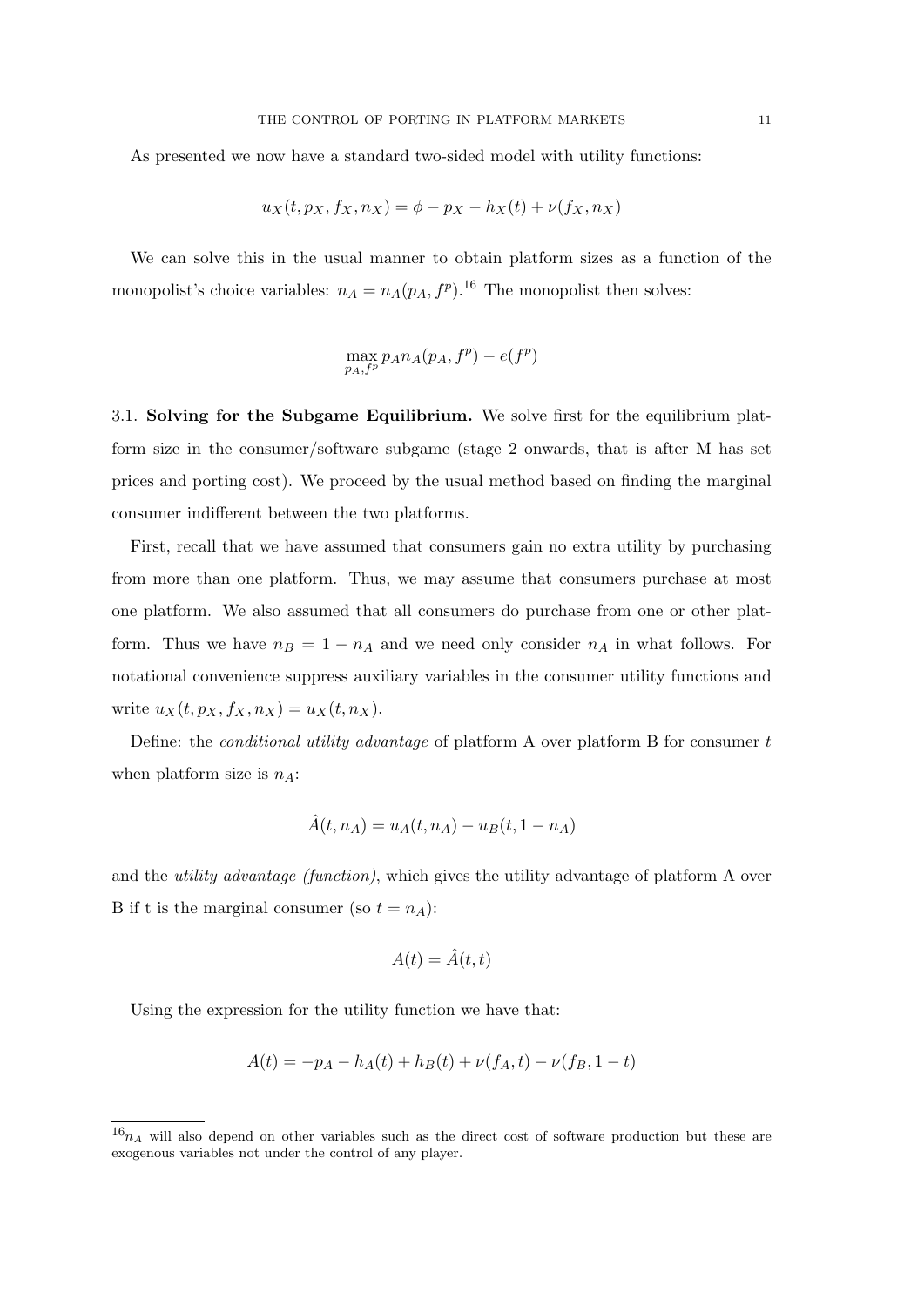Lemma 2. The equilibria of the subgame from stage 2 onwards (after M sets price and porting costs) are given by  $E = E_0 \cup E_{-0}$  where  $E_0$  is the set of interior equilibrium,  $E_0 = \{t : A(t) = 0\}$ , and  $E_{-0}$  is the set of extremal or 'standardization' equilibrium in which all consumers join one or other platform,  $E_{-0} = \{0 : A(0) < 0\} \cup \{1 : A(1) > 0\}.$ An equilibrium  $t_e \in E_0$  is stable if  $A'(t_e) < 0$ . All  $t_e \in E_{-0}$  are stable.

*Proof.* See appendix.  $\Box$ 

Note that the advantage function implicitly depends on all of our exogenous and choice variables:  $A(t) = A(t, p_A, f_A, f_B)$  and therefore so does the set of equilibria  $E = E(p_A, f_A, f_B)$ . We make the following assumption about the existence of an equilibrium to this subgame: Assumption: The exogenous variables, in this case the functional forms for the heterogeneity and indirect network effects, are such that, when  $p_A = 0$  and the porting cost at its initial value (that is without any intervention by M), there would exist an asymmetric stable interior equilibrium where platform A is larger than B.

Justification: without a stable equilibrium of the subgame the overall game will clearly have no equilibrium. Thus we must have the existence of at least one stable equilibrium of the subgame.<sup>17</sup> We require the existence of an *interior* stable equilibrium to the subgame for two reasons. First, in most real-world scenarios, even those that involve a very dominant platform, we rarely see a platform with 100% market share. Second, at an extremal equilibria the monopolist actions no longer have a marginal impact (for example, the monopolist may increase or decrease prices without any impact on demand). This renders such equilibria both less interesting and more cumbersome to analyze. Finally, with regard to the asymmetry: in most real world situations one platform is larger than the other. Furthermore, in any situation with antitrust considerations this will necessarily be the case.

3.2. Porting. In this section we shall determine the amount of software produced for each platform of the various possible types (produced directly, ported or produced by a mixture of those methods). In doing so, we will also have determined the 'actual' fixed

<sup>&</sup>lt;sup>17</sup>This part need not be an assumption since under mild conditions, such as symmetry of the indirect network effects and heterogeneity function, one can show there exists at least one stable equilibrium to the subgame. However it is clearly not possible to ensure the existence of a stable interior equilibrium in general – consider the standard symmetric case with linear heterogeneity and network effects: he only interior equilibrium is at 0.5 and with 'strong' network effects this equilibrium must be unstable.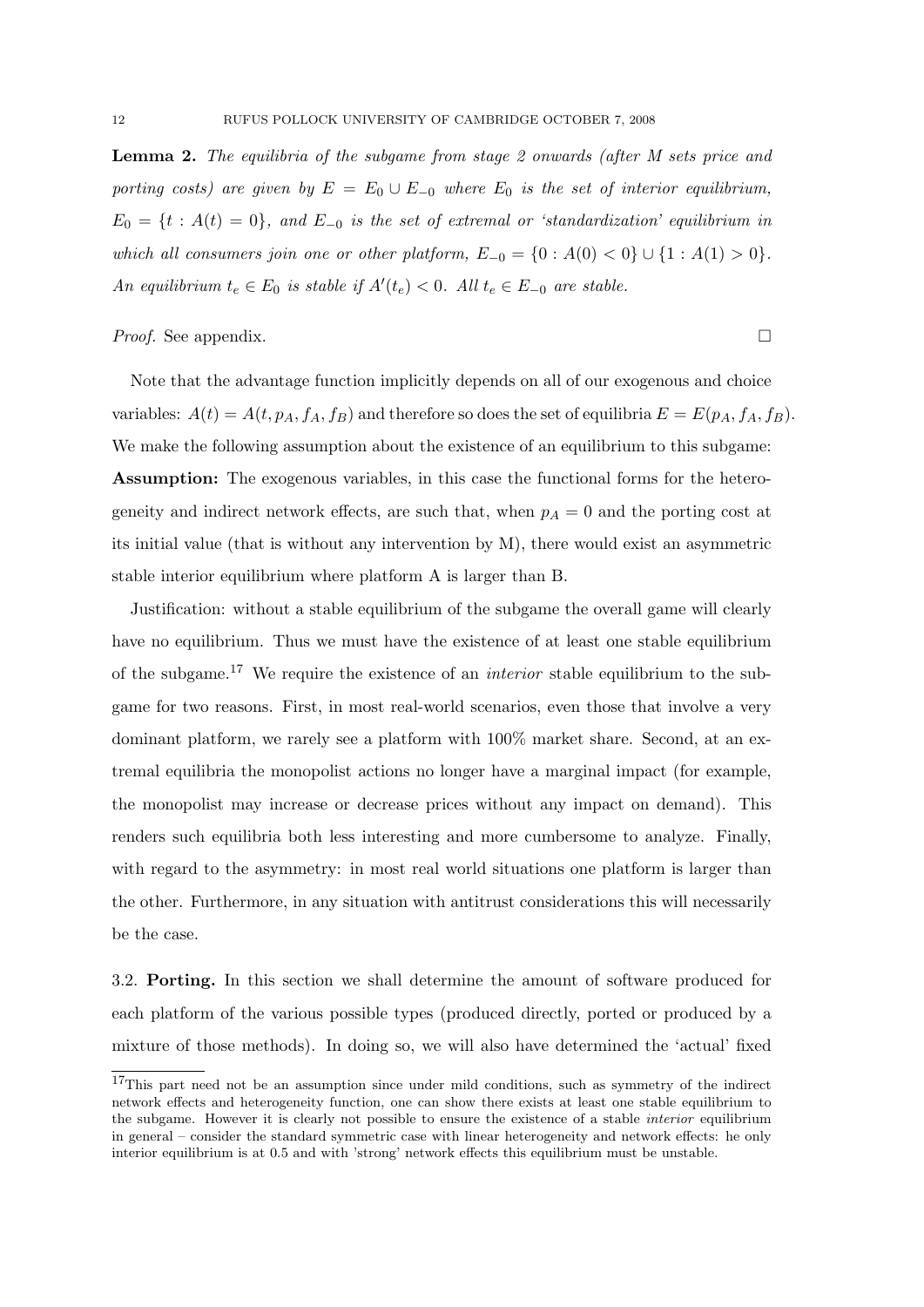cost of software production for each platform  $f_A, f_B$  in terms of the fixed cost of directly producing software for that platform and the (common) porting cost  $(f_X^d, f^p)$ . To simplify the statement of results it will be useful to make a technical assumption to exclude one particular measure zero configuration of (expected) platform sizes and direct software production costs:

Technical Assumption:  $f_A^d n_B \neq n_A f_B^d$ .

Lemma 3 (Porting Lemma). In equilibrium only one platform has software produced directly for it. All the software on the other platform derives from porting. Let X denote the platform for which software is produced directly and denote the other by  $X'$ . Then  $f_X = f_X^d$  and the amount of software on X' will be equal to the smaller of.

- (1) The amount of software on  $X$  (in the case where all software is ported)
- (2) The level of software production is determined by the porting cost, i.e. the level of software production is that which would be produced with  $f_{X'} = f^p$ .

If the second case obtains, i.e. not all possible software is ported (so the level of porting cost matters), the porting constraint will be said to bind and we have  $f_{X'} = f^p$ .

# *Proof.* See appendix.  $\Box$

Remark 4. The result that, for any given platform, all software is either produced directly or ported may seem a little implausible. After all, in reality, we usually see software produced directly for all platforms. It is also usual for there to be substantial porting, with the same piece of software available on multiple platforms (multi-homing on the software side).<sup>18</sup> However, all that is necessary for the results in this paper is that the *marginal* piece of software on the platform competing with the monopolist is ported – in which case altering the costs of porting change the amount of software on that platform. Thus, while the model as given may seem to be overly restrictive in its implications the necessary result, that is that the porting constraint binds, will still hold in the more general case.

We now make one further assumption:

<sup>18</sup>Extending the model to have direct production on both platforms and intermediate levels of of porting could most easily be done by allowing heterogeneity in both direct production and porting costs of 'software'.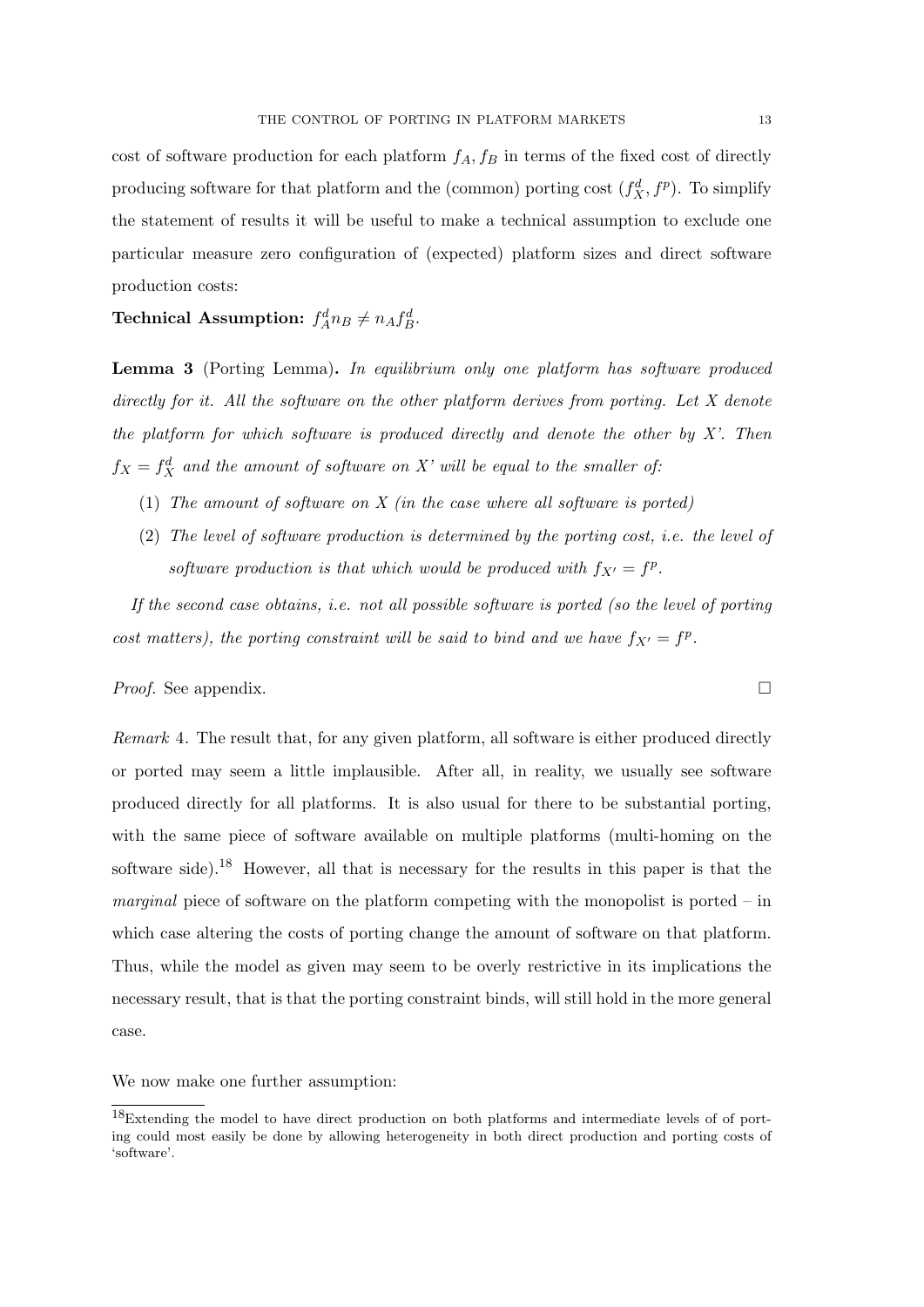Assumption: In the case of asymmetry, it is the platform with larger (expected) size for which software is produced directly.

Justification: we have just shown that it will always be the case (in this model) that software on one platform has all software produced directly and one has all software ported. Since the amount of software on the 'porting' platform must always be less than or equal to that on the 'direct-production' platform it is natural to assume that it is the platform with larger (expected) size for which software is produced directly.<sup>19</sup>

Combining these assumptions with the results of the previous section we may set  $f_A =$  $f_A^d$  and  $f_B = f^p$  (though we will need to check that the porting constraint does not bind).

3.3. Solving for Overall Equilibrium. Finally it is necessary to demonstrate the existence of an equilibrium in the overall game: that is a solution to the monopolist's profit maximization problem taking account of how the monopolist's choices impact on the actions that will be taken by other agents (consumers and software producers). This response of other agents to M's choices has already been derived in the form of the subgame 'network' equilibrium derived above. We note that these results may not be easy to grasp when presented as generally as they are here. The following section examines a specific case graphically and the reader may find it profitable to peruse that example first before returning to the more abstract approach used here.

**Lemma 5.** Having picked a stable interior equilibrium platform size  $t_e^0 \in E_0(p_A^0, f_A, f_B)$  we have associated to it a well-defined, continuous and differentiable 'platform size function',  $t_e(p_A, f_A, f_B)$ , defined in a neighbourhood of  $t_e^0$ . In particular, restricting to changes in  $p_A$ we have a demand function for the Monopolist:

$$
q(p_A) = t_e(p_A) = A^{-1}(p_A)
$$

Differentiating we have:

- (1) Downward sloping demand schedule:  $\frac{dq}{dp_A} = \frac{-1}{A'(t_e(p_A))t'_e(p_A)} < 0$
- (2)  $\frac{dt_e}{df_A} < 0$
- (3)  $\frac{dt_e}{df_B} > 0$

<sup>&</sup>lt;sup>19</sup>In fact if platforms displayed symmetry, i.e. direct production costs are equal and heterogeneity functions on the two platforms are the same, this is a result rather than an assumption.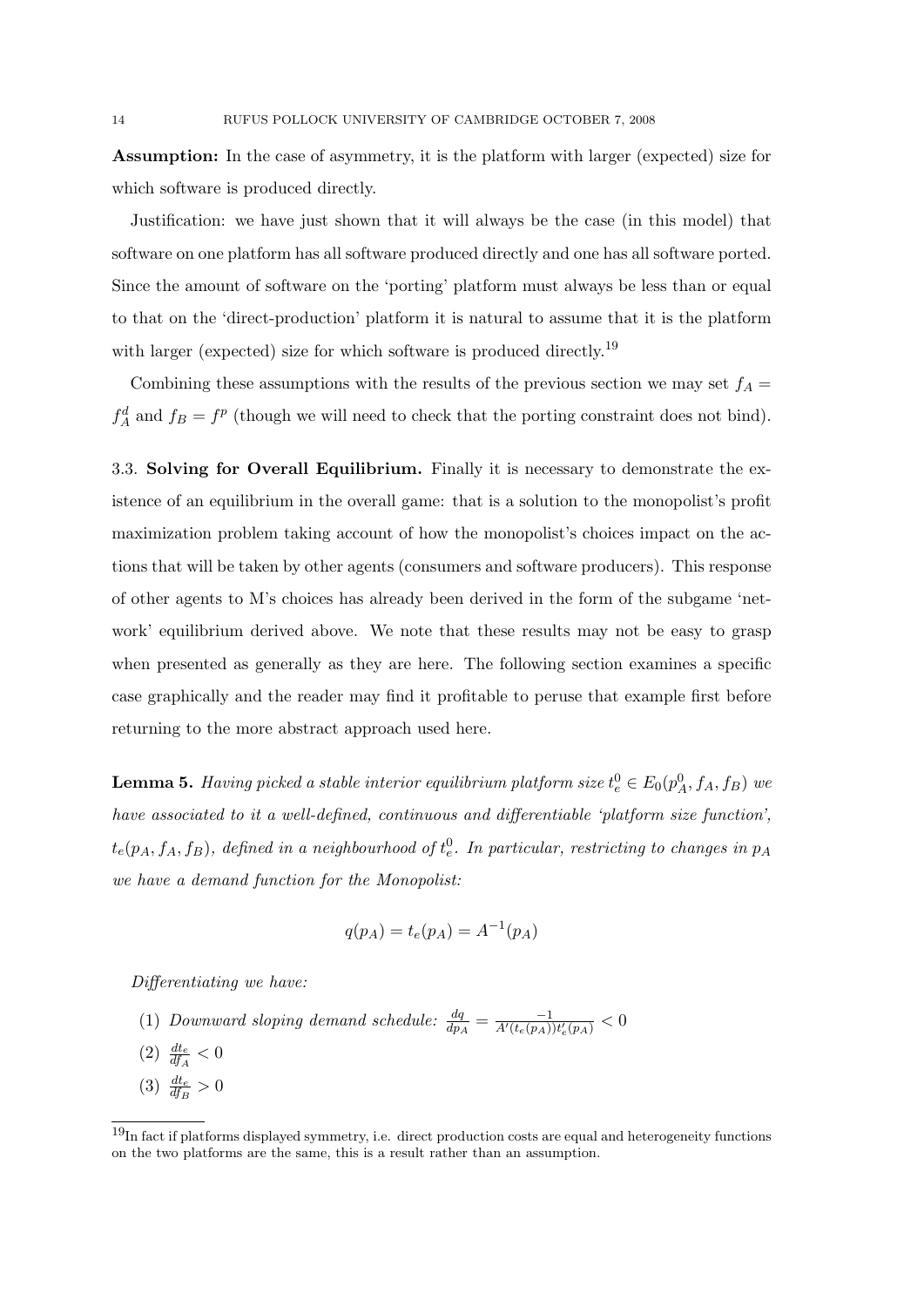Finally, though demand may be discontinuous at some point, there exists locally, that is within the region where demand is continuous, a unique profit maximizing price.

*Proof.* See appendix.  $\Box$ 

Combined with the results of the previous section the monopolist's profit maximization problem becomes:

$$
\max_{p_A, f^p} p_A \cdot t_e(p_A, f^p) - e(f^p)
$$

We make one final additional technical assumption which allows us to rule out the possibility of discontinuities in M's profit function as a result of changes in porting cost: **Assumption:** Pick such an asymmetric stable interior equilibrium  $t_e^0$  and consider the associated equilibrium function  $t_e(p_A, f^p)$ . Then that function exists and is continuous for all values of  $f^p$  up to  $f^d$  (which is the maximal value that  $f^p$  would ever be set to by M).

Corollary 6. There exists an equilibrium of the overall game, that is a price and porting cost and an associated equilibrium level of demand  $t^{e}(p_{A}, f^{p})$  which maximize the monopolist's profits.

*Proof.* See appendix.  $\Box$ 

3.4. Example I: Equilibrium and Demand. The situation we shall consider is one in which the two platforms are a priori equivalent, that is the fixed costs of software production on the two platforms are equal and heterogeneity is symmetric  $(h_B(1 - t) =$  $h_A(t)$ .<sup>20</sup> For the 'network effects' function we use the reduced form derived from a circular city model (see appendix), that is  $\nu(f,t) = C - \sqrt{\frac{f}{t}}$  $\frac{d}{dt}$ . This form differs substantially from the classic, linear, network effects functions found usually in the literature. There are several reasons to choose this more complex form as opposed to a simpler linear one. First, this function is founded on an explicit derivation from a particular model of competition in the software market. Second, the linear form, at least when coupled with a linear heterogeneity function (as is usually the case), severely limits the form and set of possible equilibria – most obviously there is only one interior equilibrium configuration and this is necessarily symmetric (if network effects and heterogeneity are symmetric, i.e. a priori the

<sup>&</sup>lt;sup>20</sup>It has already been assumed above that the network effects are symmetric, that is  $\nu_A = \nu_B$ .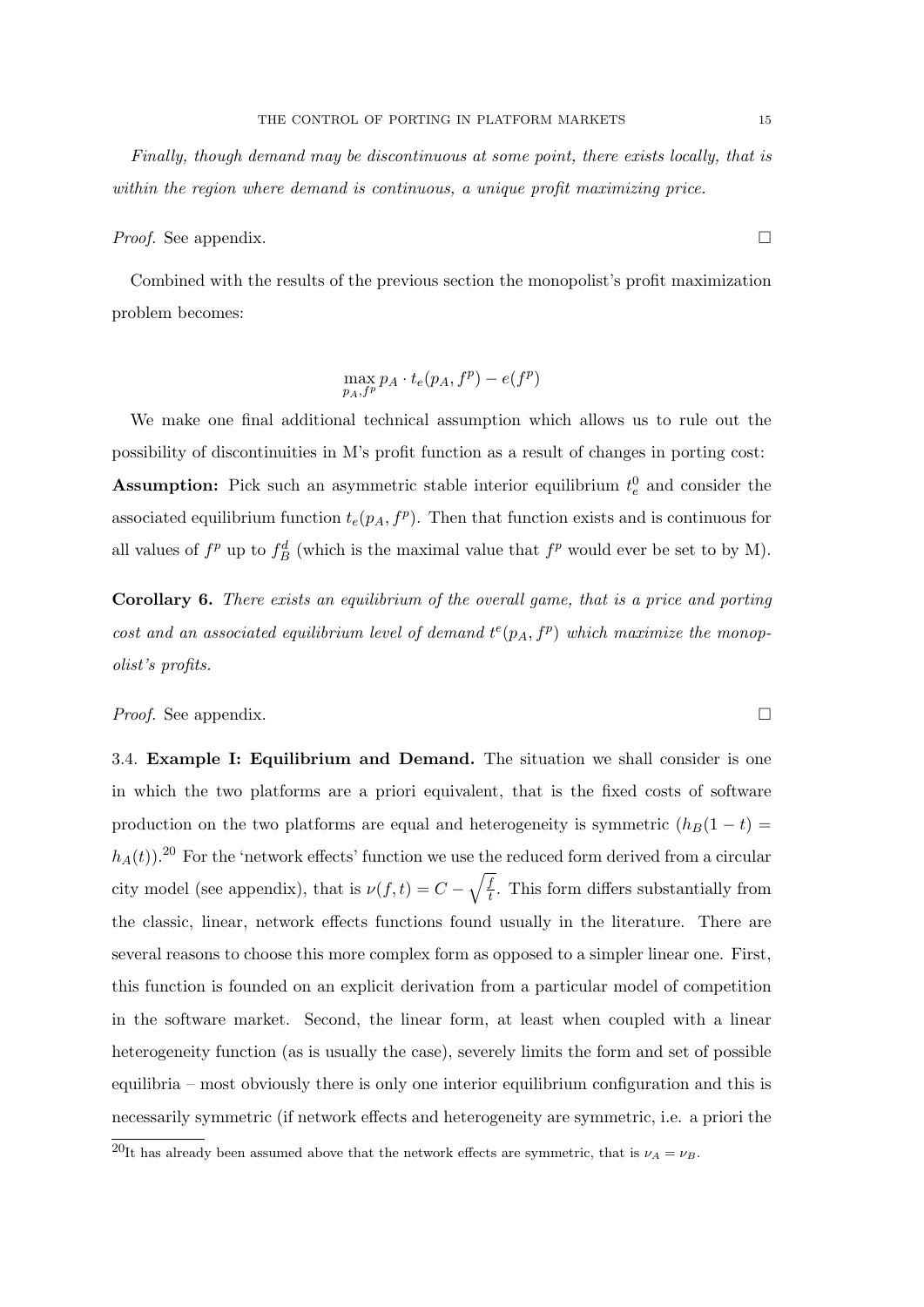platforms are equivalent). Third, and most importantly, as we discuss in detail below, the form of the network effects function is a key determinant of comparative statics for welfare. In this regard, the use of the linear form is not 'innocent' and has strong implications for the results. While this is obviously true of any other form chosen, including the one here, examining a slightly more complex, and less standard case, forces us to think more carefully about the implications of choosing one particular functional form over another.

Coming to the heterogeneity function it is set to take the form  $h_A(t) = 10t^{10}$ . This corresponds to a situation where there is a large middle ground of consumers who are fairly indifferent between the two platforms  $(h(t))$  is small until t is close to 1) but two 'extreme' groups at either end who have strong preferences for their nearest platform. The high power  $(t^{10})$  was determined by the need to ensure the existence of a stable asymmetric equilibrium and itself reflects the sharp concavity of the network effects function. Fixed costs are set as follows  $f_B = f_A = 1.5$ . These values are chosen so as to generate a stable asymmetric equilibrium as shown in Figure 1. Note that in its general shape (i.e. number of equilibria, location of maxima/minima) this graph is the simplest possible that gives rise to a stable asymmetric equilibrium.<sup>21</sup>

3.4.1. Discontinuity of demand: Since price enters  $A(t)$  linearly the diagram above also implicitly defines the demand function in the neighbourhood of an equilibrium (an increase in the  $p_A$  shifts the  $A(t)$  curve down by that amount). A maximum of  $A(t)$  therefore corresponds to a point at which demand is discontinuous (as price rises above the maximum value demand jumps down as the market tips to the neighbourhood of next lowest stable equilibrium).

An illustration of this is provided in Figure 2, which plots the demand function derived from Figure 1 in the neighbourhood of the stable equilibrium at 0.84. Here demand is discontinuous at a price just below 0.5 (i.e. at the left edge of the diagram – the discontinuity itself is not shown as it distorts the scale). At the discontinuity demand will suddenly jump down to approximately  $0.14$  which is the next place the line  $y=0.5$ 

<sup>&</sup>lt;sup>21</sup>To have an interior stable equilibrium  $A(t)$  must intersect the line  $y = 0$  from above. If heterogeneity is symmetric,  $h_A(t) = h_B(1 - t) = h(t)$  then when fixed costs are equal and prices are zero,  $A(t)$  must be anti-symmetric about 0.5, i.e.  $A(t) = -A(1-t)$ . This implies  $A(0.5) = 0$  so 0.5 is an equilibrium. Thus with symmetry in the network function and assuming that standardization equilibria exist (i.e. 0 and 1 are equilibrium) the fewest crossings (i.e. interior equilibria) that lead to the existence of a stable asymmetric equilibrium is five and we must have a situation similar to that shown.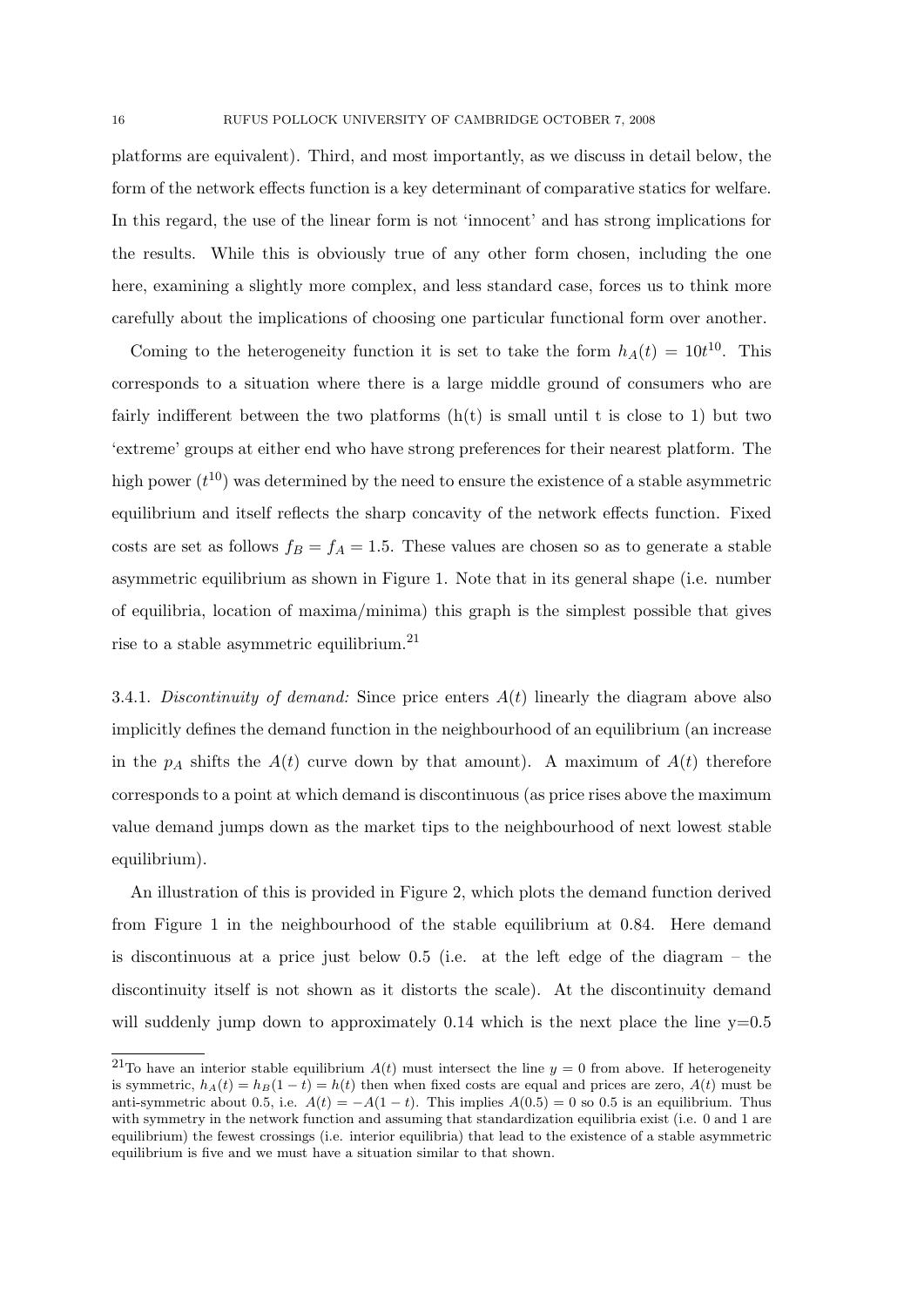

FIGURE 1. The utility advantage function,  $A(t)$  in the symmetric case when the access prices for the two platforms are the same (so  $p_A = 0$ ) and  $f_A = f_B = 1.5$ . There are stable equilibria at 0 and 1 (the 'standardization' equilibria) and 0.16 and 0.84 (asymmetric stable equilibria). There are unstable equilibria at 0.5 and 0.02 and 0.98.

would intersect  $A(t)$  (see Figure 1). Note how this diagram is just the relevant portion of Figure 1 between 0.73 and 0.84 'blown up'.

In all cases where there is symmetry and a stable asymmetric equilibrium  $A(t)$  must have a bounded maximum just like it does in Figure 1. A bounded maximum in turn implies a discontinuity in the demand function of the monopolist. Thus, in all such cases, a monopolist will face a discontinuous demand function. This discontinuity in demand does not exist in the traditional linear network effects models and it functions here to place a sharp upper bound on the price the monopolist can charge without a sudden jump downwards in market share.

3.4.2. Other Comparative Statics: We can evaluate the effect of changing production and porting costs by considering how it shifts  $A(t)$ . In particular, increasing fixed costs of software production for A  $f_A$  will shift  $A(t)$  down and increasing  $f_B$  will have the opposite effect (note that  $f_B$  is equal to the porting costs,  $f^p$  if the porting constraint does not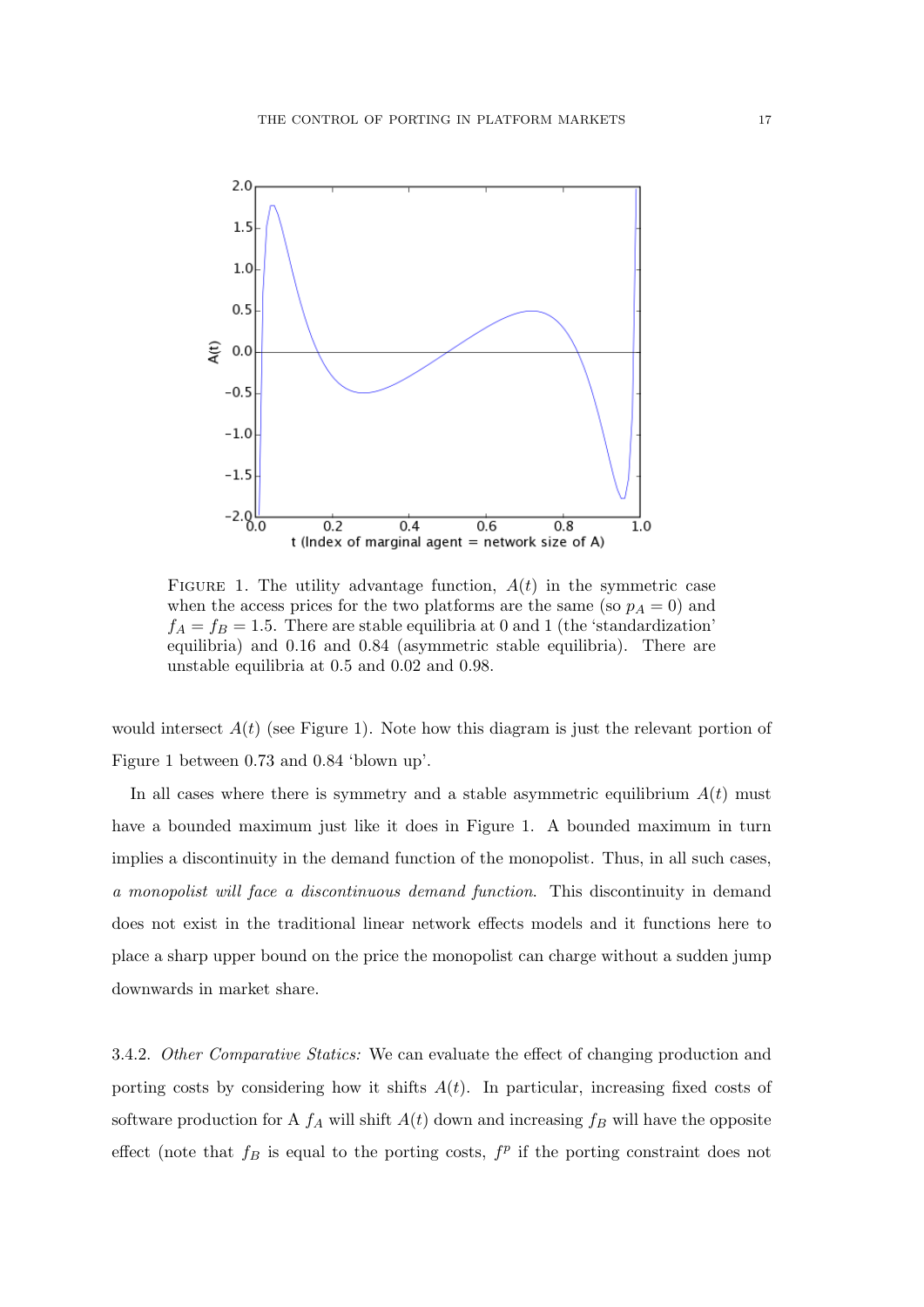

Figure 2. The Demand function for the monopolist in the neighbourhood of the stable equilibrium at 0.84. Demand is discontinuous at a price just below 0.5 (i.e. at the left edge of the diagram – the discontinuity itself is not shown as it distorts the scale).

bind). Note that unlike price, fixed costs do not enter linearly so they will also change the shape of  $A(t)$  and not just its level.

## 4. Welfare

Having established the various properties of equilibrium in this section we come to the central questions of this paper: how does the monopolist's control of prices and the cost of porting affect consumer and social welfare? Giving equal weight to monopoly profits and consumer welfare we have that total welfare,  $W = \Pi_A + W^C$  where  $W^C$  is consumer welfare and  $\Pi_A$  are the monopolist's profits.<sup>22</sup>

**Lemma 7.** The marginal change in consumer welfare as a function of platform  $A$ 's size  $(t)$  is:

$$
\frac{dW^C}{dt} = A(t) + \mu(t)
$$

 $^{22}\rm{We}$  have assumed overall profits are zero in the software industry as a result of free entry.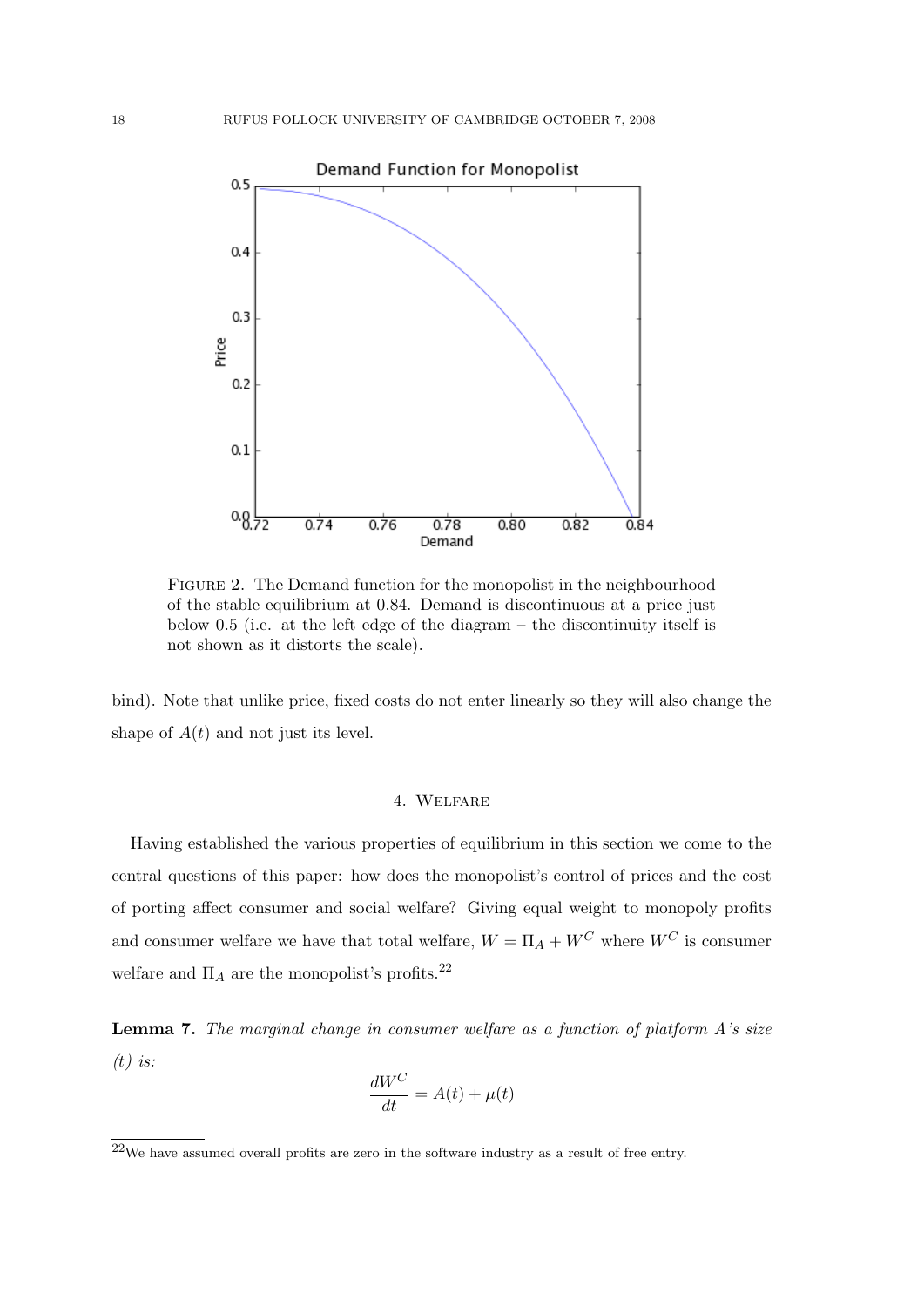where  $A(t)$  is the utility advantage of A over B defined previously and

$$
\mu(t) \equiv t\nu'_{A}(t) - (1-t)\nu'_{B}(1-t)
$$

At an interior equilibrium  $t_e \in (0,1)$ ,  $A(t_e) = 0$ , and this reduces to:

$$
\frac{dW^C}{dt} = \mu(t_e)
$$

*Proof.* See appendix.  $\Box$ 

A first point to emphasize is that this result (and Lemma 8 below) are entirely general and will hold in any model in which consumer utility incorporates a 'network effects' function (whether arising directly, or, indirectly as a reduced form derived from a more complex model). That is, there is nothing that depends on the specifics of the porting framework as presented in this paper. In particular, these results would apply both traditional direct network effects models of communication networks and some of the more recent models arising from a two-sided market structure.

The second point to make is that this result is telling us that, when at an interior equilibrium  $(x = t_e)$ , the marginal change in consumer welfare with respect to platform size is a function of 'network effects' alone (encapsulated in  $\mu$ ). The two basic possibilities, namely that consumer welfare is increasing  $(\mu(t_e) > 0)$  or that it is decreasing  $(\mu(t_e) <$ 0) with the size of platform A have a simple interpretation. In the first case we have a situation in which more standardization (that is more consumers on platform A) is preferable. In the second case we have a situation in which more symmetrical platform shares are preferable.<sup>23</sup>

What determines the sign of  $\mu(t_e)$  – that is whether standardization or symmetry is preferable? Answer: the degree of curvature of the indirect network effects function,  $\nu$ , which in more economic terminology could be put as: how sharp are the diminishing returns to network effects in platform size, that is, how fast does the benefit of a new user fall as the number of users on the platform increases – crudely how much (less) does an existing user of a platform benefit as the millionth person joins a platform compared to when the tenth person joins?).

<sup>&</sup>lt;sup>23</sup>There is, also the third possibility that the change in consumer welfare is zero but this is obviously a very special case.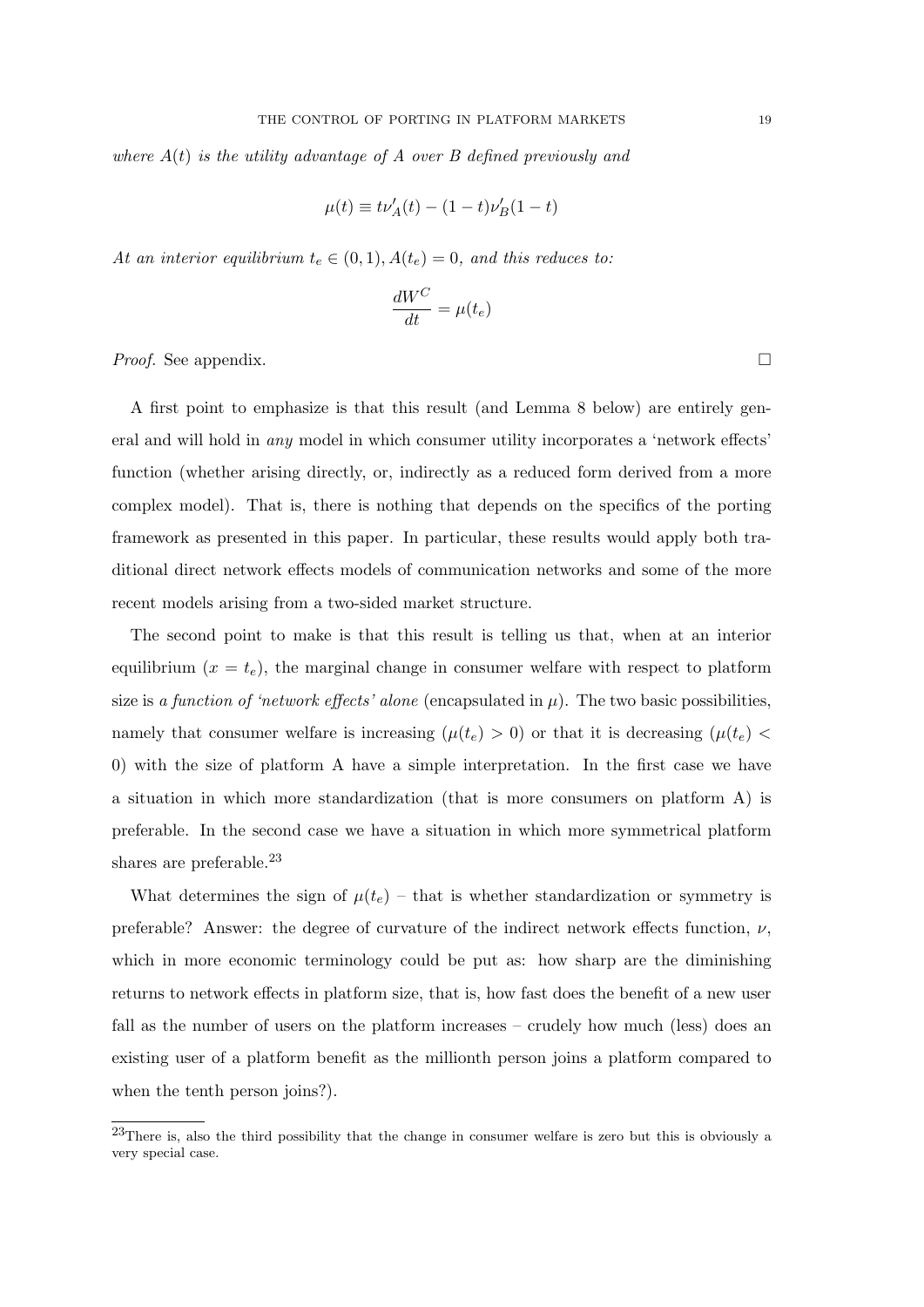Interestingly it turns out that the dividing line between the two cases is where network effects take the form of the natural logarithm:  $\nu(x) = C + ln(x)$ . When marginal network effects fall with platform size more gradually than this then  $\mu > 0$  and standardization is preferable. When marginal network effects fall more strongly than this then  $\mu < 0$  and symmetry is preferable. The classic form studied in the literature is of course where  $\nu$  is linear in which case marginal network effects do not fall at all with platform size and so  $\mu > 0$  and standardization is preferable. Conversely, the circular city model of indirect network effects studied in the appendix gives rise to the case where  $\nu(x) \propto -1/\sqrt{x}$ . In this case marginal network effects fall more sharply than for the logarithm and so  $\mu < 0^{24}$ 

To summarize, network effects which display weakly diminishing returns imply that standardization (everyone on one platform) will be preferable while if network effects show strongly diminishing returns, a more symmetric platform configuration is preferable. We now proceed to work formally through the consequences of this basic result in relation to the model at hand in the Lemmas below, with the main results summarized in Table 1.

**Lemma 8.** At a subgame equilibrium,  $t_e$ , the effect on consumer welfare of an increase in the price charged by the monopolist is negative if  $\mu(t_e) \geq 0$  and is ambiguous otherwise depending on the relative magnitudes of the monopoly pricing effect (-ve) and the network externality  $(+ve)$ . Furthermore, at an equilibrium of the overall game (i.e. where the monopolist is profit-maximizing) the change in total welfare equals that in consumer welfare and therefore has the same properties.

#### *Proof.* See appendix.  $\Box$

Monopoly pricing does not result in traditional deadweight losses since total demand is fixed and does not change (consumers who leave one platform join the other).<sup>25</sup> However,

<sup>&</sup>lt;sup>24</sup>The literature on the functional form of the network effects is rather sparse. Both Swann (2002) and Odlyzko and Tilly (2005) provide a thoughtful critique of existing assumptions regarding the form of the network effects function such as that embodied in Metcalfe's law (Metcalfe's law corresponds to the linear case  $\nu(x) = x$ ). Swann (2002) focuses on the case of a simple telephone network. He establishes (the fairly restrictive) conditions under which network effects are linear and suggests that when these conditions are not satisfied, network effects will be S-shaped. Odlyzko and Tilly (2005), also consider the linear form unlikely. As a replacement they propose using the logarithmic form,  $\nu(x) = \ln(x)$ . As we have just shown this is a very special case in which at an equilibrium we have  $\mu = 0$  and therefore consumer welfare is neither increasing or decreasing in platform size. Clearly, one would like to determine the exact form of the (indirect) platform effects function empirically. However, at least to our knowledge, there are no empirical papers which deal with this issue.

 $25$ This explains why at full equilibrium marginal consumer welfare and total welfare are equal.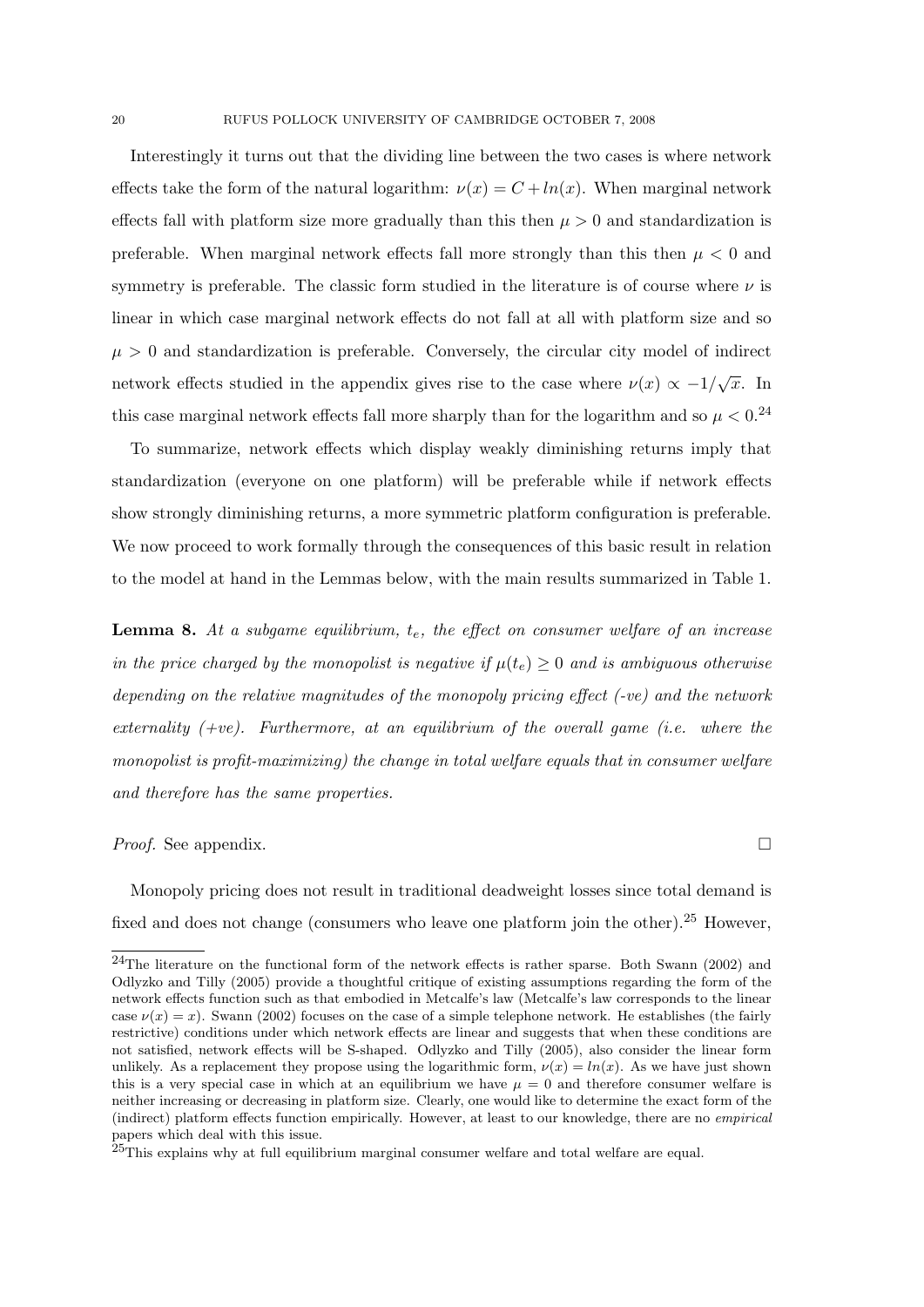it does shift consumers away from the monopolist's platform (an effect exacerbated by the feedback from the indirect network effects). In markets with 'externalities' such as these this will have consequences for welfare.

The effect of an increase in the monopolist's price depends on two distinct factors. The first factor is the simple one that higher prices reduce consumer welfare because consumers pay more. The second factor is more subtle. An increase in M's price moves consumers off A onto B. This effect may either be negative or positive depending, respectively, on whether a more standardization-type or a more symmetric platform configuration is better for welfare. As shown in Lemma 7 this second condition is equivalent to asking whether  $\mu(t_e)$  is positive (standardization-type better) or negative (symmetric better). Thus, if  $\mu(t_e)$  is positive, an increase in the monopoly price by reducing the size of platform A acts to reduce welfare. Conversely when more symmetric platform sizes are preferred then an increase in the monopoly price by reducing the size of platform A actually acts to increase welfare.

If we combine the two factors then we only get an unambiguous prediction (increase in prices reduces welfare) in the first case, that is when a more standardization-type platform configuration is preferable. In the second case, where a more symmetric platform configuration is preferable, the effect will be ambiguous and welfare could actually rise due to an increase in the monopolist's prices.

|                                        | Low Curvature   High Curvature |
|----------------------------------------|--------------------------------|
| Direct Impact of Higher Price          |                                |
| Indirect Impact of Higher Price        |                                |
| <b>Overall Impact of Higher Price</b>  |                                |
| Direct Impact of Higher Porting Cost   |                                |
| Indirect Impact of Higher Porting Cost |                                |
| Overall Impact of Higher Porting Cost  |                                |

Table 1. Welfare Impact of Changes in Price and Porting Cost. This table summarizes the results of Lemmas 8 and 9. Curvature refers to the curvature of the network effects function in the neighbourhood of an equilibrium (note that at an equilibrium consumer and social welfare are equal). 'O' indicates the effect is ambiguous.

**Lemma 9.** At a subgame equilibrium,  $t_e$ , the effect on consumer welfare of a increase in porting costs is negative if  $\mu(t_e) < 0$  and is ambiguous otherwise depending on the relative magnitudes of the welfare loss from a direct reduction in software provision on platform B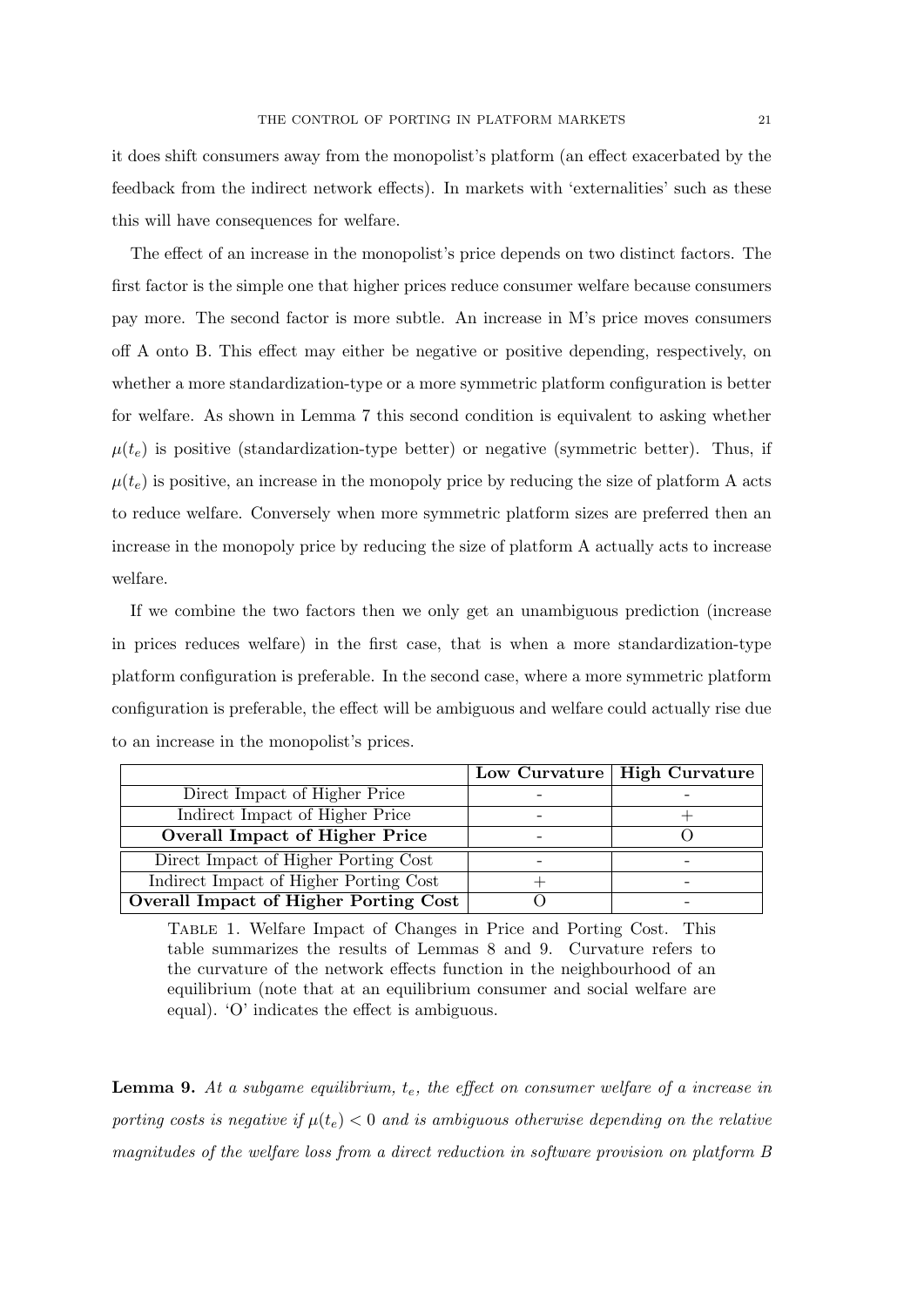and the welfare gain from an increase in A's market share. Furthermore, at an equilibrium of the overall game (i.e. where the monopolist is profit-maximizing) the marginal effect on total welfare equals the marginal effect on consumer welfare.

# *Proof.* See appendix.  $\Box$

Again we have two distinct effects of higher porting costs. The first, and the direct one, is that higher porting costs result in a reduction in availability of software for those on platform B (and probably higher prices too – though this may depend on the specifics of the model for software provision). This unambiguously reduces welfare because higher porting costs mean less software for B users (holding platform B's share constant).

The second effect arises from the fact that, as a result of the change in software availability on B, some consumers move from platform B to platform A. This change is an exactly similar one to that already analyzed above when discussing the effect of a price rise (except here an increase porting cost increases the size of platform A while an increase in price reduces the size of platform A). In particular the effect will be negative if, and only if,  $\mu(t_e)$  is negative (more symmetric platform configuration preferred). In this case, both effects operate in the same direction and an increase in porting cost is unambiguously harmful to consumer welfare. On the other hand if a more standardization-type platform is preferable  $(\mu(t_e) > 0)$  then this effect is positive and the overall impact on welfare will depend on the relative magnitude of the two effects. In this second ambiguous case, we can explore the 'second order' comparative statics in more detail, and this is done in the next Lemma.

**Lemma 10.** At a subgame equilibrium,  $t_e$ , if  $\mu(t^e) \geq 0$  so that the effect of porting costs on consumer welfare is ambiguous, then it is more likely that the effect is negative:

- The larger is platform B's market share (more consumers to suffer from the reduction on software provision on B)
- The larger is the direct impact of higher porting costs on the provision of software for B (greater reduction on software provision on B).
- The smaller is the impact of changes in porting cost on A's market share.<sup>26</sup>

<sup>26</sup>For example, if the main effect of changes in porting cost were to soften competition rather than to directly increase A's market share. That is, in terms of A's demand curve, increasing porting costs steepened the demand curve or shifted it up but did not shift it out.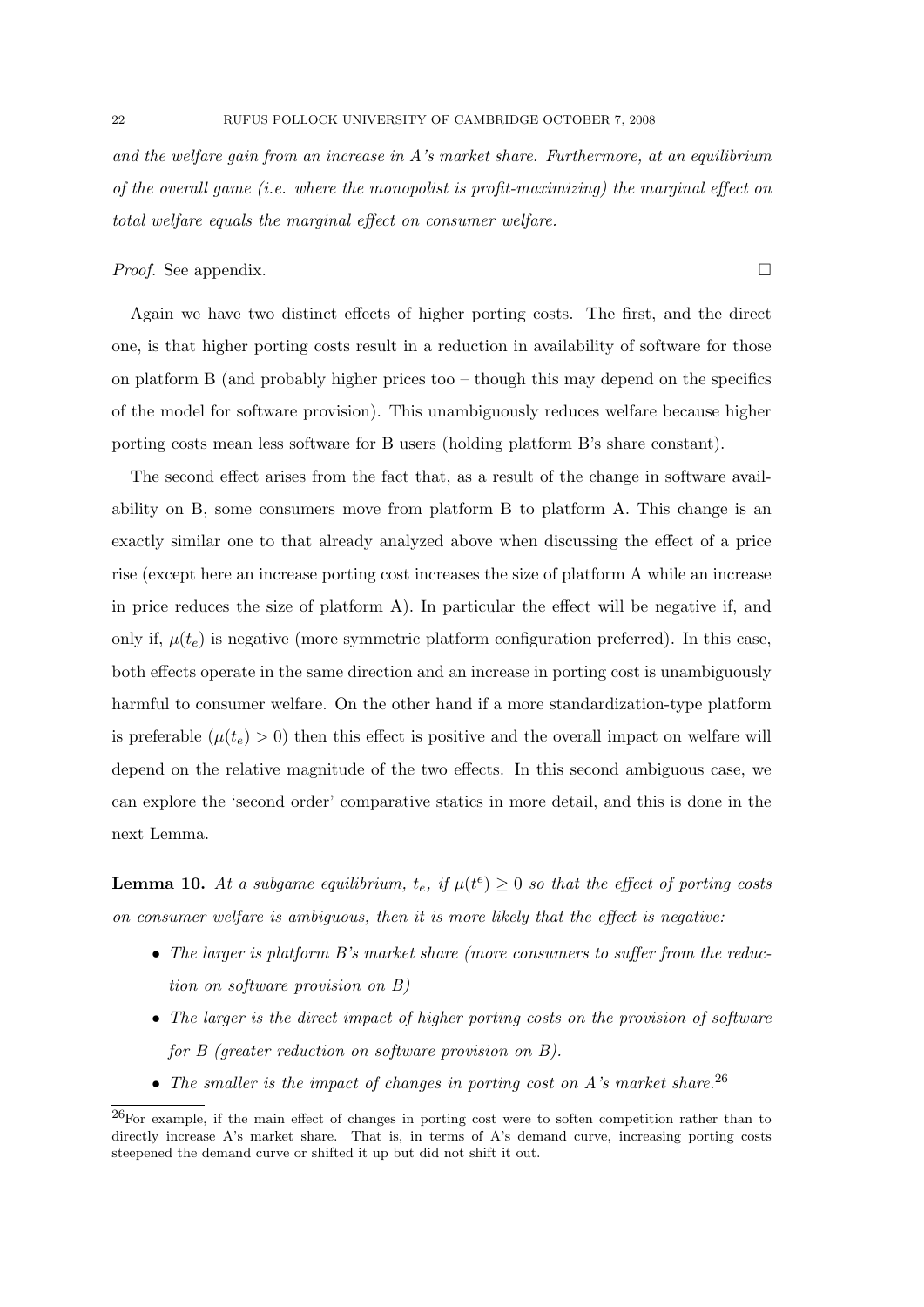• The smaller is the increase in consumer welfare of an increase in A's market share.

*Proof.* See appendix.  $\Box$ 

### 5. Example II: Welfare

We now return to our previous specific example, this time in order to illustrate the welfare analysis. Using it, among other results, we demonstrate that it is possible for the welfare costs (consumer or societal) of the control of porting to be significantly greater than the costs of monopoly pricing.

We first choose specific functional forms and values for constants. The heterogeneity function is chosen to ensure that there exists an asymmetric stable equilibrium and is the same as that used for figure 2 above:  $h(t) = 10t^{10}$ .

The direct costs of software production are set to  $f_A = 1.5$  and the initial porting cost is set to two-thirds of that value, so  $f^p = 1.0$ . The monopolist's expenditure function is:  $e(f^p) = 2 \cdot (f^p - 1)^4$  and the initial value of  $f^p$  when there are no efforts by the monopolist is set to 1. The expenditure function displays diminishing returns and while initial efforts to prevent porting are relatively cheap the cost then escalates rapidly.

The exact parameters for the functional form of the expenditure function are chosen so that an interior 'porting cost' solution exists i.e. the value of porting cost obtained is such that  $f_A > f^p$  and expenditure to prevent porting is non-zero and non-infinite. Using these values we can now proceed to solve the monopolist's problem by numerical means and have the following results.

We find the values chosen for the two control variables are 1.419 for porting costs and 0.43 for the access price of platform A. We also calculate the profit-maximizing price M would charge when unable to influence porting costs: 0.079. Our main interest is in the significance of M's choices for welfare and welfare outcomes. These, along with the values of other significant variables, are presented in Table 1 (NB: since  $\phi$  is an arbitrary constant it has been set so that initial welfare values are normalized to zero. This value has no significance since, as already explained, welfare can be changed by a fixed constant  $(\phi)$ . Thus only the sizes of welfare changes can be meaningfully compared.)

The first line is there to show the baseline case, when the control parameters are at their 'default' values (that is without intervention by the monopolist). In this case, M's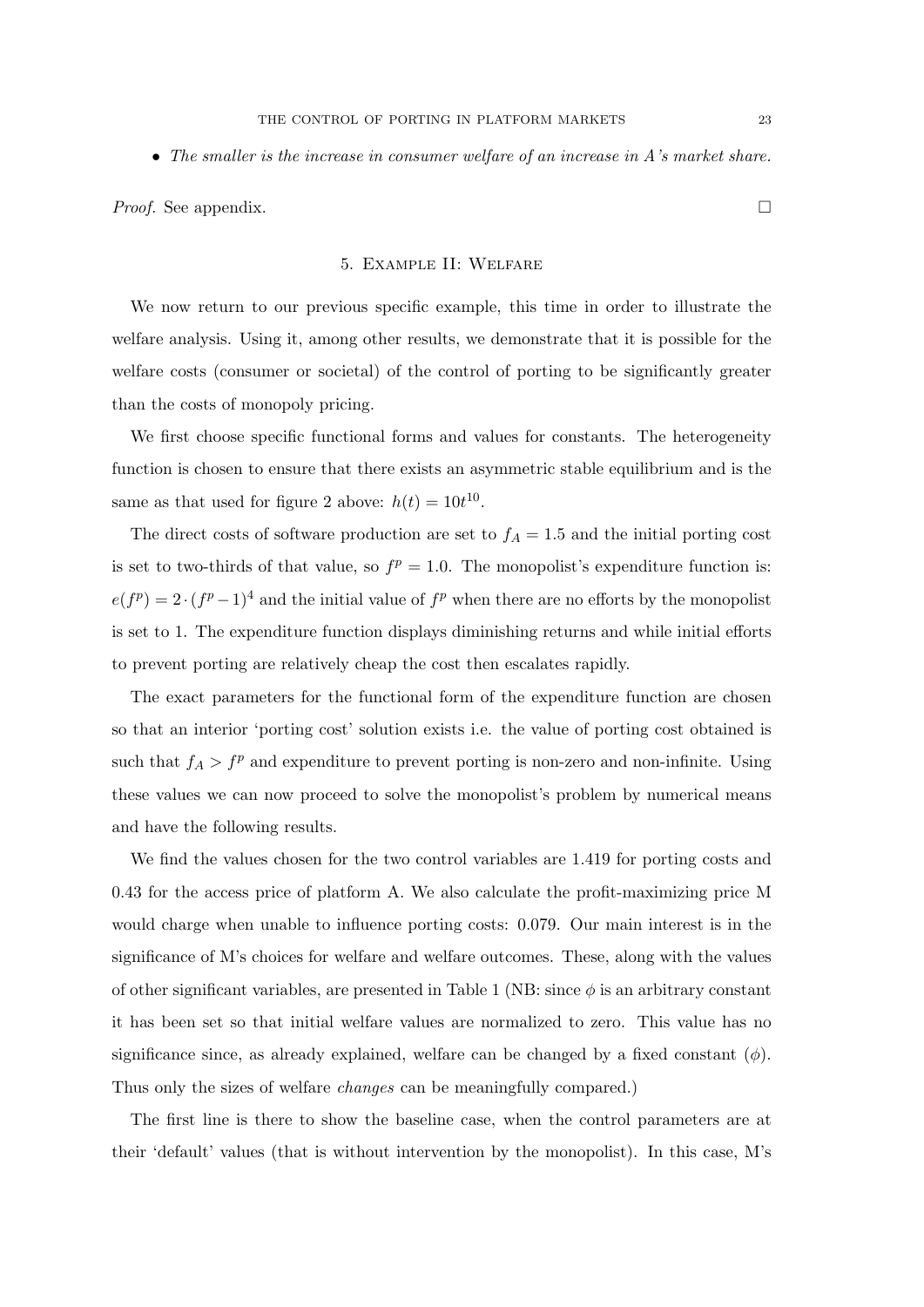24 RUFUS POLLOCK UNIVERSITY OF CAMBRIDGE OCTOBER 7, 2008

|                 | Porting | Price of A | A's    | <b>Net</b>  | Consumer | <b>Total</b> |
|-----------------|---------|------------|--------|-------------|----------|--------------|
|                 | Cost    | Hardware   | market | Profits for | Welfare  | Welfare      |
|                 |         |            | share  | М           |          |              |
| Initial porting | 1.0     | $\Omega$   | 0.758  | $\theta$    | 0.0      | 0.0          |
| cost,           |         |            |        |             |          |              |
| competitive     |         |            |        |             |          |              |
| prices          |         |            |        |             |          |              |
| Initial porting | 1.0     | 0.079      | 0.704  | 0.056       | $-0.046$ | 0.010        |
| cost, monopoly  |         |            |        |             |          |              |
| price on A      |         |            |        |             |          |              |
| Monopolist      | 1.419   | 0.43       | 0.729  | 0.252       | $-0.406$ | $-0.154$     |
| chosen porting  |         |            |        |             |          |              |
| cost, monopoly  |         |            |        |             |          |              |
| price on A      |         |            |        |             |          |              |

Table 2. Welfare Results at Various Prices and Porting Costs

market share, with its own price at zero and the fixed costs of porting at 1, is still 75%. Total welfare and consumer welfare are the same – since prices are zero – and has been normalized to zero.

The next line shows the situation if the monopolist can only set prices and is not able to influence porting costs. This helps us benchmark the relative gain to a monopolist of being able to influence porting costs in addition to setting prices. In line with theory the welfare change is slightly positive, reflecting the reduction in the size of Network A.

The final line shows the actual outcome with the porting cost and price at the level chosen by M to maximize its profits. Porting costs increase by almost a half to 1.42, nearly reaching the same levels as the cost of direct production (1.5). Prices rise by over five times compared to the situation when porting costs can not be altered demonstrating the large impact of the Monopolist's control of porting. Despite the far higher price, market share for the monopolist rises though it is still lower than in the situation where neither price nor porting cost can be set.

5.1. The Monopolist's Profits. M gains dramatically from the ability to manipulate porting costs, the percentage increase in profits being approximately 400% over what is obtained when porting costs are fixed. Moreover this is net of the costs incurred to prevent porting,  $e(f^p) = 0.0616$ , which are equal to a fifth of gross profits. The main effect of raising porting costs is not to increase market share but to soften competition between the two platforms and therefore permit a much higher profit-maximizing price to be charged.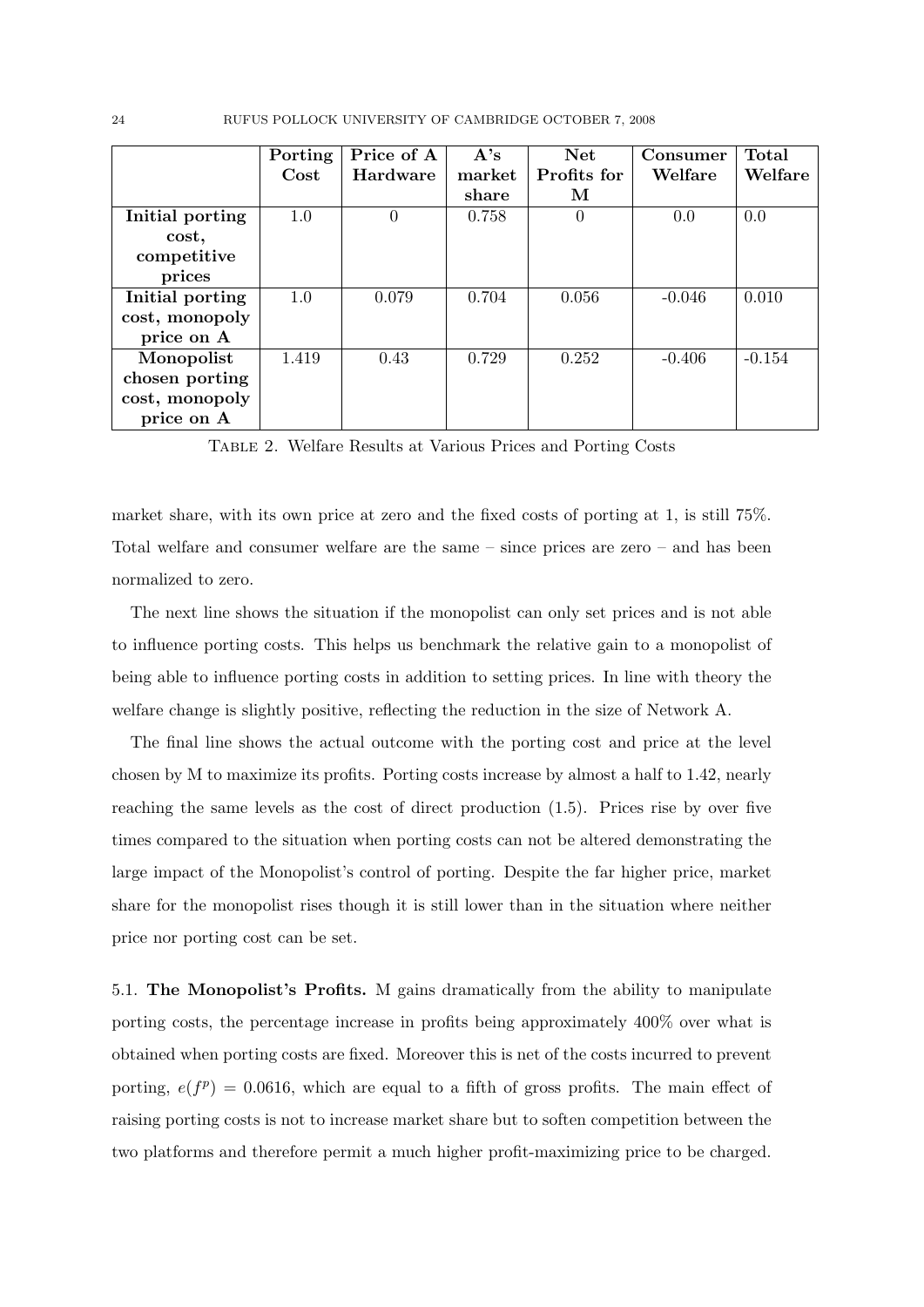Market share at the monopoly price in the two cases when porting cost is and is not manipulatable are quite close (0.704 vs. 0.729).

5.2. Consumer welfare. The change in consumer welfare from monopoly pricing,  $\Delta W_c^M$  = −0.046. The change resulting from higher pricing and higher porting costs is  $\Delta W_c^{Mf}$  = −0.406. Thus consumer welfare losses arising from the combination of higher porting costs and higher prices are almost *nine times* as large as those arising from higher prices alone.<sup>27</sup>

5.3. Total welfare. For total welfare increasing M's price will actually increase welfare: with porting cost at 1,  $\Delta W^M = 0.01$ . However the welfare change due to the combination of monopoly pricing and higher porting costs is decidedly negative  $\Delta W^{Mf} = -0.156$ . Thus for this case welfare costs go from barely positive to significantly negative.

5.4. Alternative Specifications. This example is of course based on only one set of functional forms and one set of parameter values among many. It is therefore natural ask how specific the estimates presented here are to those particular choices.

In many ways we are rather limited in what we can say: those general results that are obtainable have already been presented in the previous section. As shown there the welfare impact of a change in price and porting cost depend crucially on the rate of diminishing returns of the network effects function. With strongly diminishing returns pricing has an ambiguous impact but porting costs have a negative impact but with weakly diminishing returns we have the converse: a negative price impact and an ambiguous impact of porting cost.

Thus the choice of network effects function to use in a simulation will clearly influence the estimated welfare impact. The example here uses an indirect network effects function which displays strongly diminishing returns – and consistent with the general results we find a weakly positive impact of pricing and a negative impact of porting cost. However if one were to use a network effects function with weakly diminishing returns (for example

<sup>27</sup>As already stated, as welfare is only defined up to a constant we can only compare changes in welfare and not levels. Nevertheless, utility is money metric (prices enter linearly) and profits are well-defined so it is possible to convert of welfare changes into monetary terms. As a very simple 'back-of-the-envelope' calculation consider applying this analysis to the Microsoft case. Profits in 2000 (around the time of the antitrust settlement in the US) were approximately \$9.5 billion and in our model profits equal 0.252. Thus, in dollar terms the change in consumer welfare from monopoly pricing alone equals approximately \$1.7 billion (0.046/0.252 · 9.5), while the change in consumer welfare with both higher prices and higher porting costs equals  $$15.3$  billion  $(0.406/0.252 \cdot 9.5)$ .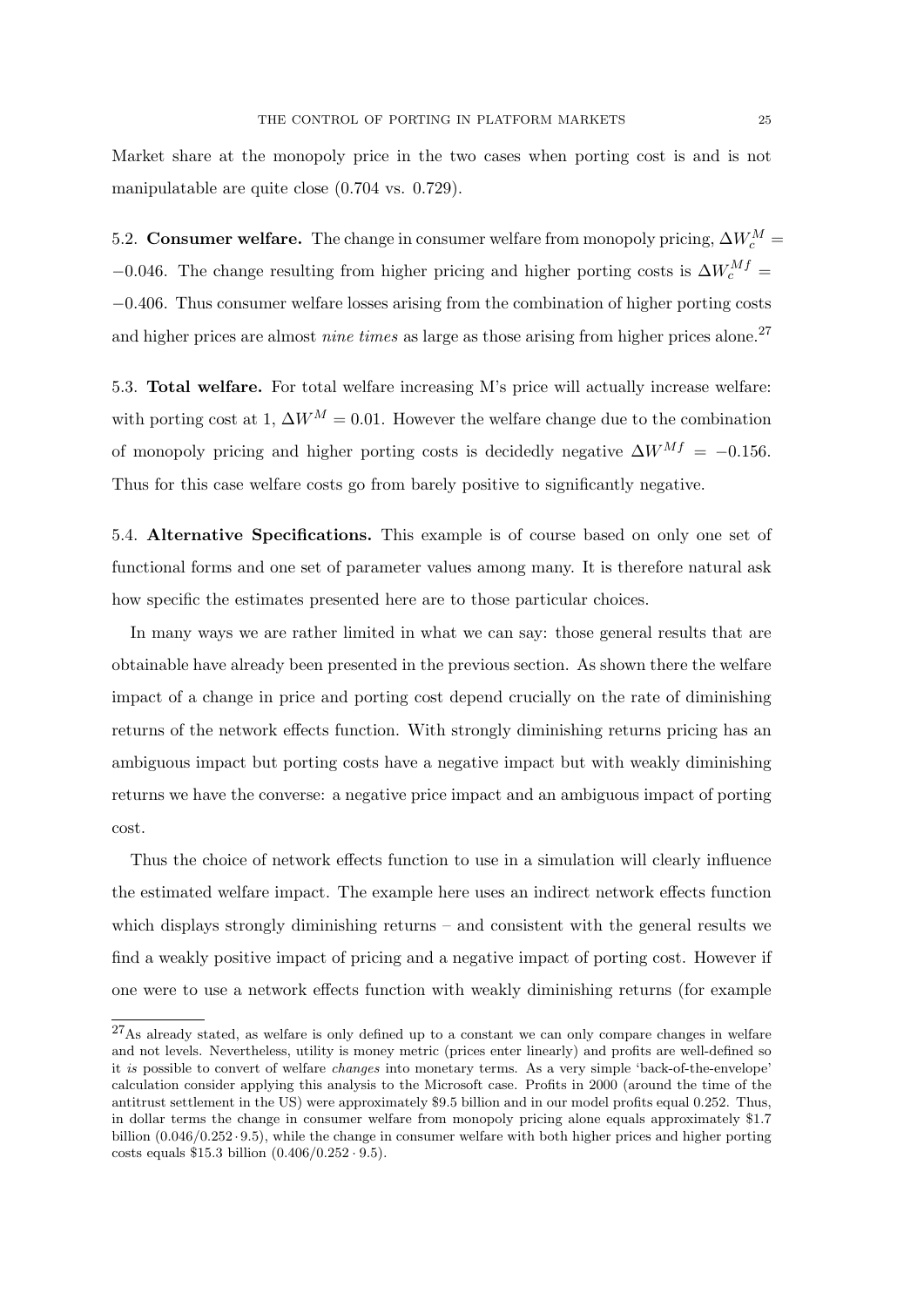linear network effects) this would likely change the results – it would certainly make it more likely that the pricing impact on welfare was more significant than the porting impact.<sup>28</sup>

## 6. Conclusion

In this paper, we introduced 'porting' into a standard, two-sided, indirect network effects model, with 'porting' playing a role analogous to 'converters' in the simpler direct network effects models. With 'porting', software developed for one platform can be converted to run on another (at a cost lower than that of direct production). We examined general properties of this model, looking, in particular, at what occurs when one (dominant) platform is controlled by a single firm, the Monopolist, who is able to control the cost of porting to a competitor platform (at the cost of some expenditure on the Monopolist's part). We demonstrated the existence of a platform (and porting) equilibrium and examined various associated properties, such as the discontinuity in the monopolist's demand function.

Next we turned to the question of consumer and social welfare. It was shown that, the effect on welfare both of monopoly pricing and higher porting costs depended crucially on the degree of diminishing returns to platform size in the indirect network effects function  $(\nu)$ . If diminishing returns were weak then monopoly pricing had a negative effect on welfare but the effect of the higher porting costs was ambiguous, while with strongly diminishing returns the converse held, that is the effect of monopoly pricing was ambiguous but higher porting costs had a negative effect.

Finally, we provided an illustrative example using a specific case of our model. We showed that, in this example, the social and consumer welfare losses arising from the control of porting combined with monopoly pricing dwarfed the welfare effects stemming from monopoly pricing alone. In particular, consumer welfare losses from the combination of higher porting costs and higher prices were over nine times higher than those arising from higher prices alone. For total welfare, there was almost no effect of monopoly pricing alone but a significant reduction when the monopolist controlled both prices and porting costs (in this second case the welfare loss was equal to approximately three fifths of the monopolist's profits). Of course this is a single example and without either calibrating

<sup>28</sup>In fact it would no doubt be possible to choose a model such that the ability to control porting increased welfare – all one would need is for the benefits of platform 'standardization' to be sufficiently strong.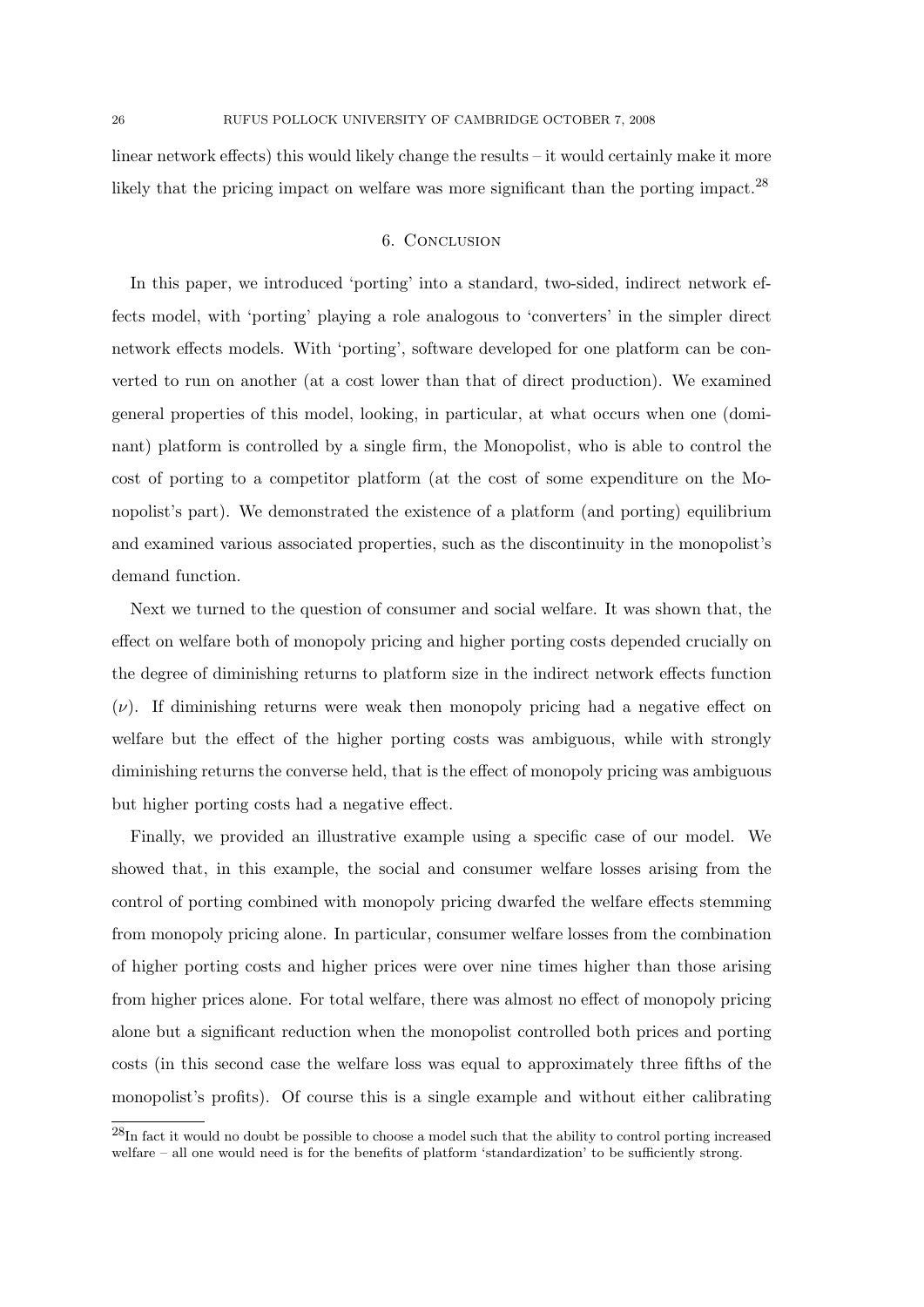from empirical data or extensive robustness-checking one would not wish to use the results for policy-making. Nevertheless, it does provide a useful example that helps put flesh on the dry bones of the general model.

These results, taken together, have important consequences for competition policy. They demonstrate how, in a two-sided market environment, anti-competitive behaviour may manifest indirectly through actions taken to control porting rather than through direct tying or pricing behaviour. Furthermore, for the monopolist the benefits of controlling porting may also accrue indirectly: that is, by increasing the prices that can be charged at a given level of demand rather than increasing demand. Returning to the examples discussed in the introduction, we would suggest that an analysis based on the control of porting provides a better way of understanding the effects and motivations of a dominant firm than alternative approaches, such as those based on traditional theories of tying or even switching costs.<sup>29</sup>

Of course from an antitrust point of view this is not enough – simply establishing a potential 'anti-competitive' motivation for a firms behaviour is not sufficient to show such actions will actually harm welfare. In this regard, as already mentioned, our central result was that the crucial parameter to estimate is the curvature of the indirect network effects function (that is the degree of diminishing returns to platform size). When the degree of diminishing returns is high – the benefit of a millionth user is much less than the thousandth – the control of porting unambiguously harms welfare but when the degree of diminishing returns is low – the benefit of the millionth user and the thousandth user is similar – then the control of porting has an ambiguous impact (it may even increase welfare). Given this, the first step for an antitrust economist tasked with analyzing the control of porting in a particular industry would be to estimate the form of the indirect network effects function for the particular platforms under consideration.<sup>30</sup>

When the control of porting does harm welfare, policy-makers may wish to take steps to reduce the control of porting by a dominant firm. One simple way to do this is to promote

<sup>&</sup>lt;sup>29</sup>Though, of course, in one sense the control of porting can be seen as a special case of tying (or the creation of switching cost) in which the 'tie' is not aimed at competing providers of the tied good but at the owners of competing platforms.

<sup>30</sup>As mentioned in an earlier footnote there is little empirical evidence for the form of 'network effects' (whether in two-sided markets or traditional 'network' industries). The fact that most of the models in the theoretical literature use a linear specification is due solely to analytical tractability and not to any empirical support for this functional form  $-$  a choice which, as this paper has shown, is not an innocent one.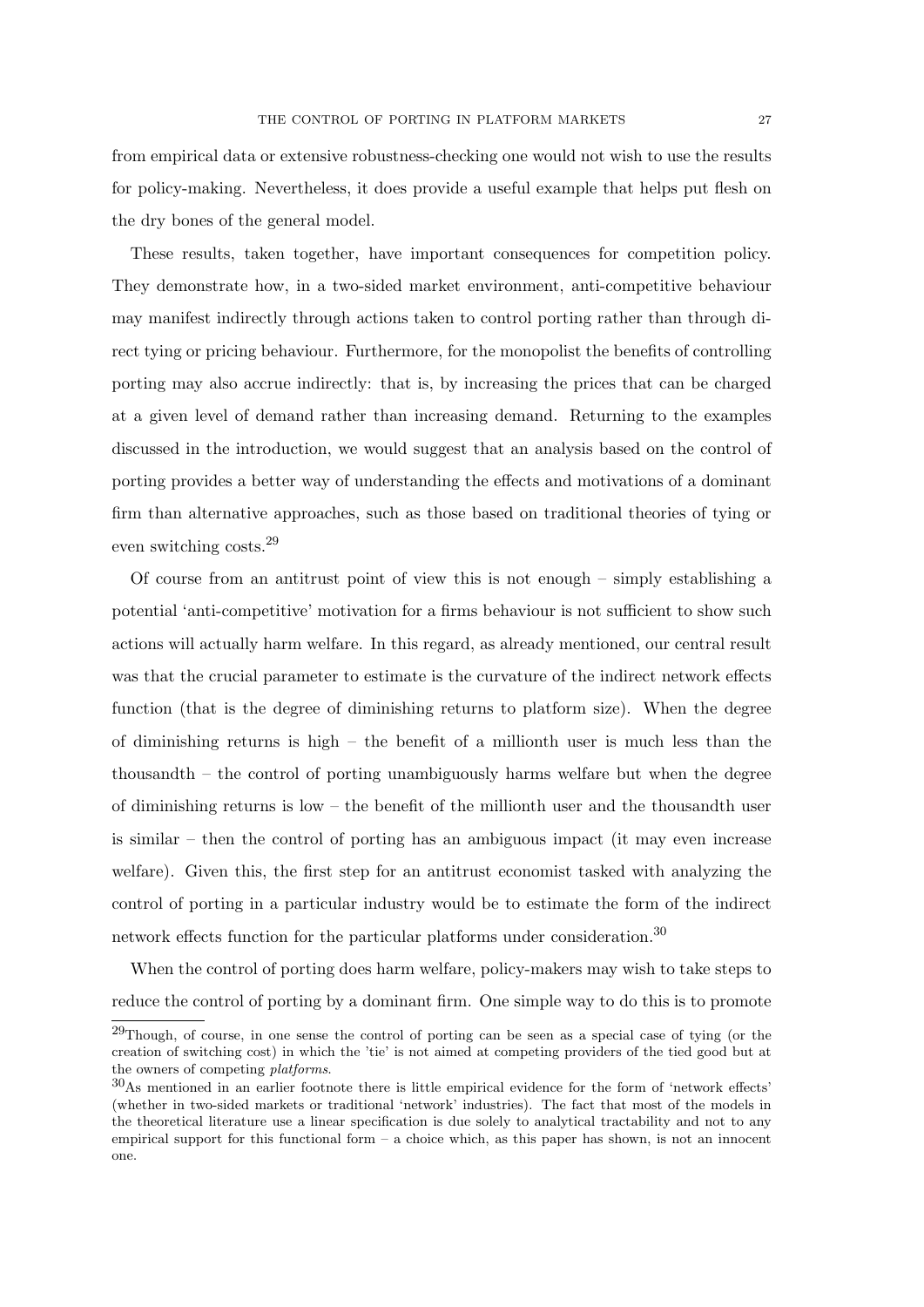'open standards' at the interface between the 'software/service' and the platform. For example, in the case of TPMs/DRMs (Technological Protection Measures/Digital Rights Management) systems a policy-maker could promote (or require) interoperability between different TPM/DRM systems so that the music ('software' in our terminology) purchased from any given vendor will work on any given digital music player (the platform).<sup>31</sup>

Similarly, in the case of the EU dispute with Microsoft over Microsoft's Windows Media Player, rather than requiring unbundling the authorities could simply require that any audio formats specific to Windows Media Player must be 'open' and freely licensable so as to ensure that it is easy to port music and complementary services to a media player on another platform such as Linux. The same approach would also apply to web browsers where there already exist an extensive set of open standards developed by the W3C. Again, rather than requiring Microsoft to unbundle Internet Explorer the authorities could simply press for 'standards-compatibility'. In this way developers of websites and other forms of web-services would be able to develop in a platform-neutral way (essentially the cost of porting to a different platform such as Linux+Firefox would then be zero) with all the associated long-run benefits for competition and consumer choice.

Finally, we mention some of potential avenues for future work. One of the most obvious improvements that could be made would be to replace the simple monopoly model with an oligopoly in which each platform has a profit-maximizing owner. Porting, and the manner in which it may be controlled, have been modelled in a fairly simple manner. One might improve this in various ways. For example, one could change from a 'black box' cost function e to a setup where  $f_A$  increases with  $f^p$  – this would correspond to an 'obfuscation' situation where increasing porting costs to competitor platforms also increases the cost of producing software on one's own platform.

One could also add dynamics to the model (though this would also greatly increase complexity). For example, rather than having a fixed static demand one could allow consumers to arrive over time.<sup>32</sup> Alternatively consumers could make repeat purchases but with a switching cost if a different platform were chosen in a subsequent period.

<sup>31</sup>At the present time this very issue of DRM interoperability is being debated both at the EU level and in various individual European countries in relation to Apple's FairPlay DRM.

<sup>32</sup>See, for example, Cabral (2007) or the model of Fudenberg and Tirole (2000) which gives rise to limitpricing behaviour on the part of the monopolist. Though we note that the addition of dynamics adds very substantial technical complexity.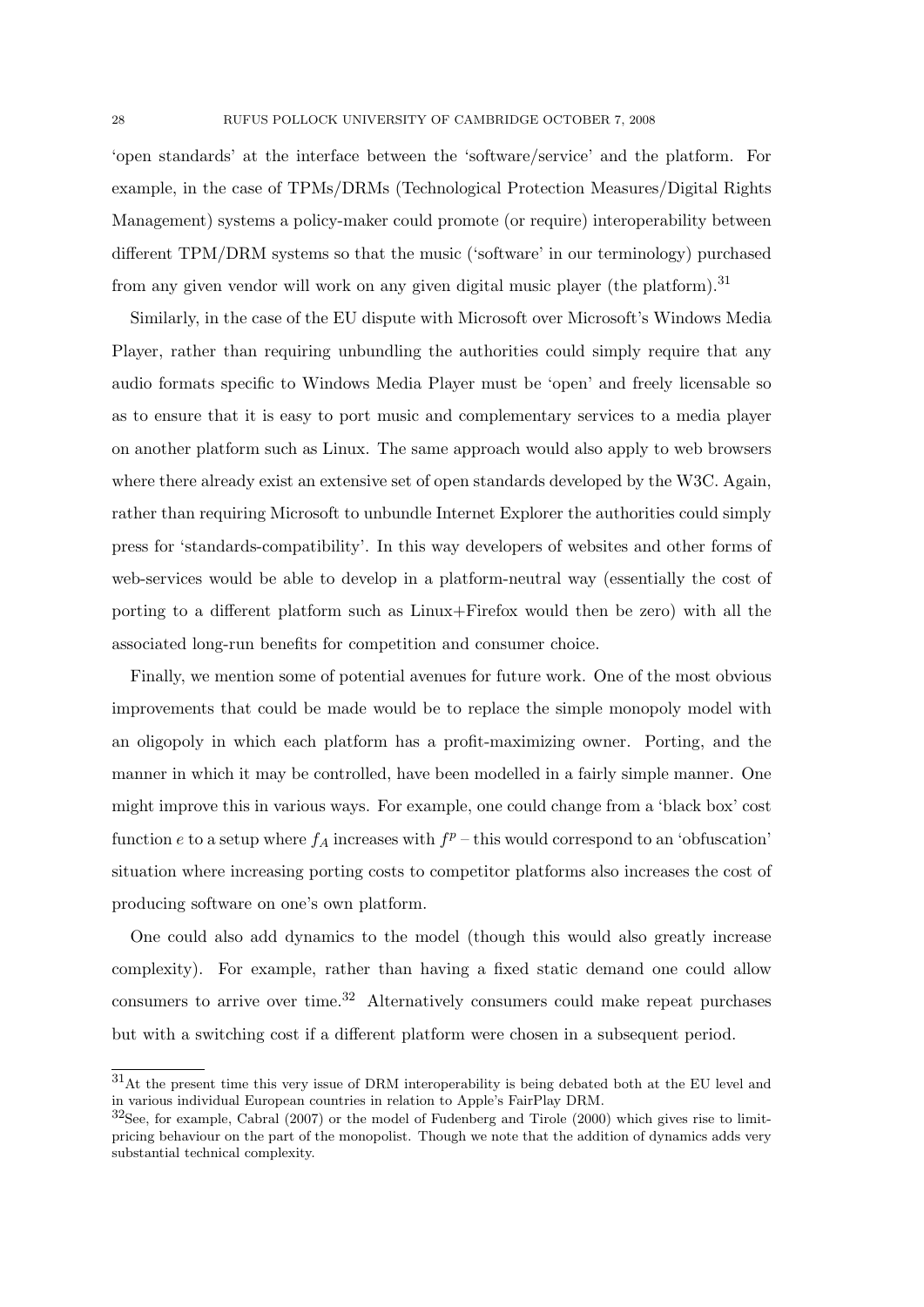Finally, it would be interesting to explore the consequences of allowing for innovation in software provision perhaps via the introduction of a quality ladder. Such an approach would raise additional thorny questions about the welfare impact of monopolist behaviour if innovation were not barrier to entry neutral. For example, if innovations while increasing quality also made it easier to port from one platform to another (consider the case of Java or the emergence of the web and web browsers as a fully-fledged application development platform).<sup>33</sup> In this case, efforts to obstruct porting would also hinder innovation, with all the attendant consequences for welfare.

### A. PROOFS

A.1. Proof of Lemma 2. Recall that the *conditional utility advantage* of platform A over platform B for consumer t when platform size is  $n_A$ :

$$
\hat{A}(t, n_A) = u_A(t, n_A) - u_B(t, 1 - n_A)
$$

and the utility advantage (function), which gives the utility advantage of platform A over B if t is the marginal consumer (so  $t = n_A$ ):

$$
A(t) = \hat{A}(t, t)
$$

Suppressing  $n_A$  for the time being we shall simply write  $A(t)$ .

Since 'heterogeneity cost' for a consumer is increasing in the distance of the consumer from the chosen platform we have that  $\forall t, \hat{A}'(t) < 0$ . Then  $\hat{A}(t_m) > 0$  implies  $\hat{A}(t) >$  $0, \forall t \leq t_m$ . Conversely if  $\hat{A}(t_m) < 0$  then  $\hat{A}(t) < 0 \forall t \geq t_m$ .

Now a consumer (with expectations of platform A size equal to  $n_A$ ) chooses platform A over B iff  $\hat{A}(t) \geq 0$ . Thus if a consumer with index  $t_m$  chooses platform A then all consumers with index  $t \in [0, t_m]$  choose platform A. Similarly if a consumer with index  $t_m$ chooses platform B then all consumers with index  $t \in (t_m, 1]$  choose platform B.

In particular this immediately implies that if there exists  $t_m \in [0,1], \hat{A}(t_m) = 0$  (and there is at most one such solution since  $\hat{A}' < 0$  then this is the marginal consumer and the resulting platform size of A is  $t_m$ . This is because for  $t \in [0, t_m], \hat{A}(t) > 0$  so these

<sup>33</sup>See e.g. Farrell and Katz (2000) on network monopolies and downstream innovation.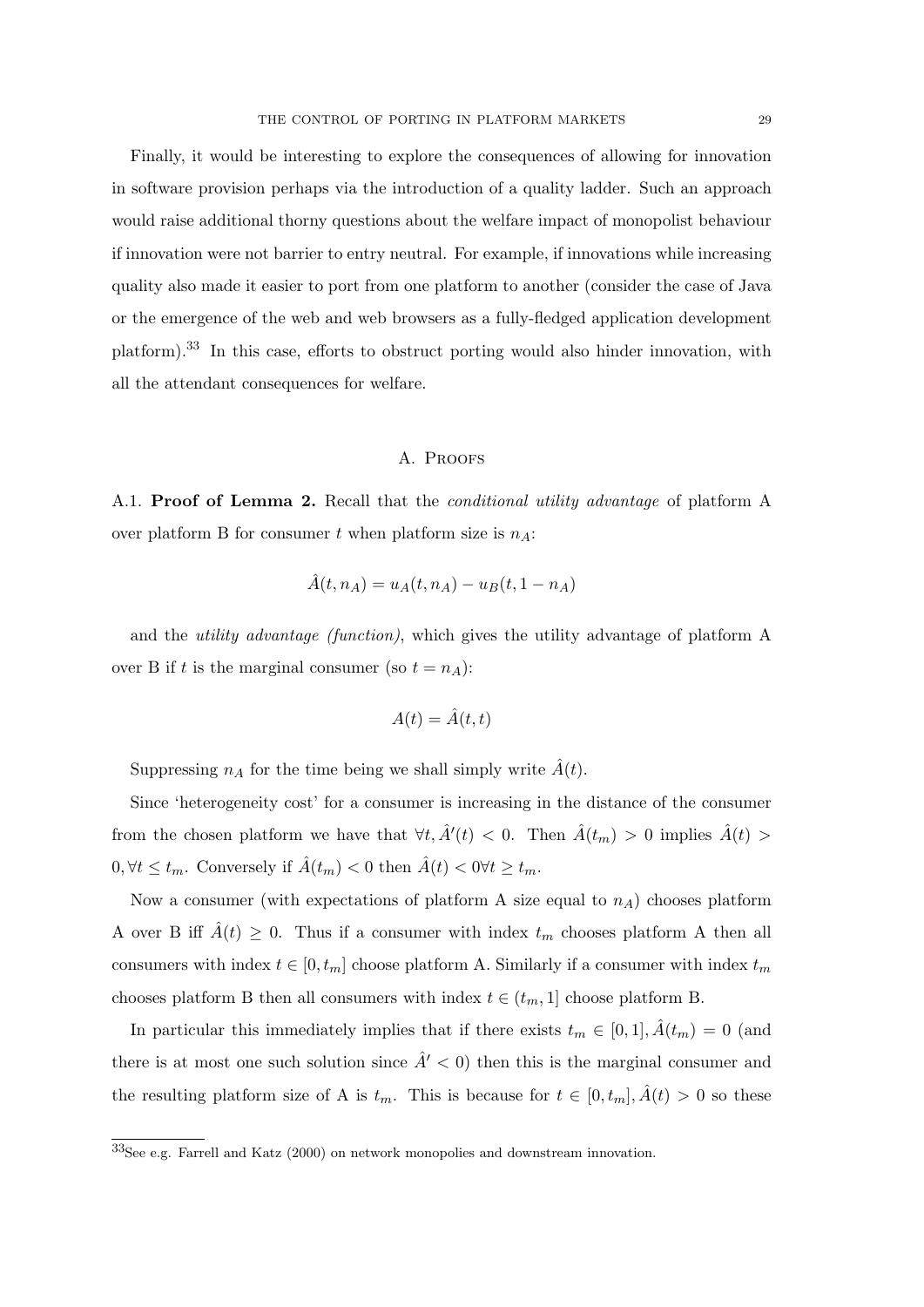consumers choose platform A while for  $t \in (t_m, 1], \hat{A}(t) < 0$  so these consumers choose platform B.

For the extremal cases by the same arguments if  $\hat{A}(0) < 0$  then all consumers choose platform B and if  $\hat{A}(1) > 0$  then all consumer's choose platform A.

Furthermore, only one of these alternatives is possible so there is a unique implied platform size for any given assumed  $n_A$ . Thus one may define a function  $f : [0, 1] \rightarrow [0, 1]$ where for a given assumed platform size,  $n, f(n)$  is the resulting implied platform size.

Imposing rational expectations then implies that  $n_A$  is an equilibrium if and only if  $n_A$ is a fixed point of f. But  $n_A$  is a solution of  $f(n) = n \Leftrightarrow n_A \in E$ . QED

**Remark:** Equilibria  $t \in E_{-0}$  are often termed standardization or tipping equilibria as they involve all consumers joining a single platform.

Remark: This result sets up an implicit equivalence between platform size and the marginal consumer (where the term marginal is broadened to include the tipping situations where  $t_m = 0$  or 1 and  $A(t_m) \neq 0$ 

**Stability of Equilibria:** Suppose we have equilibrium  $t_m \in E_0$  with  $A'(t_m) < 0$ . Suppose that there is a perturbation in expectations so that a platform size of  $t_m + \epsilon$  is expected instead of  $t_m$  (where  $\epsilon > 0$ ). Since  $A' < 0$  we must have  $\tilde{A}(t_m + \epsilon, t_m + \epsilon)$  $A(t_m + \epsilon) < 0$ . Now in the interior all functions are continuous so  $\hat{A}$  is continuous. Thus δ in the region  $t_m + \epsilon$  we have that  $\hat{A}(x, t_m + \epsilon) < 0$  for  $x \in (t_m + \epsilon - \delta, t_m + \epsilon]$ . But then all consumers with indices in that range wish to leave platform A and go to platform B. Repeating this process we converge back to the equilibrium  $t_m$ . The analogous argument for negative  $\epsilon$  shows the equilibrium is stable to perturbation downwards in expectations. Thus the equilibrium is stable.

The exact same form of argument applied to an equilibrium  $t_m \in E_{-0}$  shows that it too is stable. QED.

A.2. Proof of Lemma 3 (Porting Lemma). The result will follow from two claims: Claim 1: Suppose that a platform has a piece of software produced directly for it. Then  $s_X, p_X^s$  are determined by  $f_X^d$  (the direct cost of software production) alone. We may therefore take  $f_X = f_X^d$  in all the formulas obtained above (it is immaterial for the purposes of calculating all equilibrium values whether software is ported or produced directly for this platform).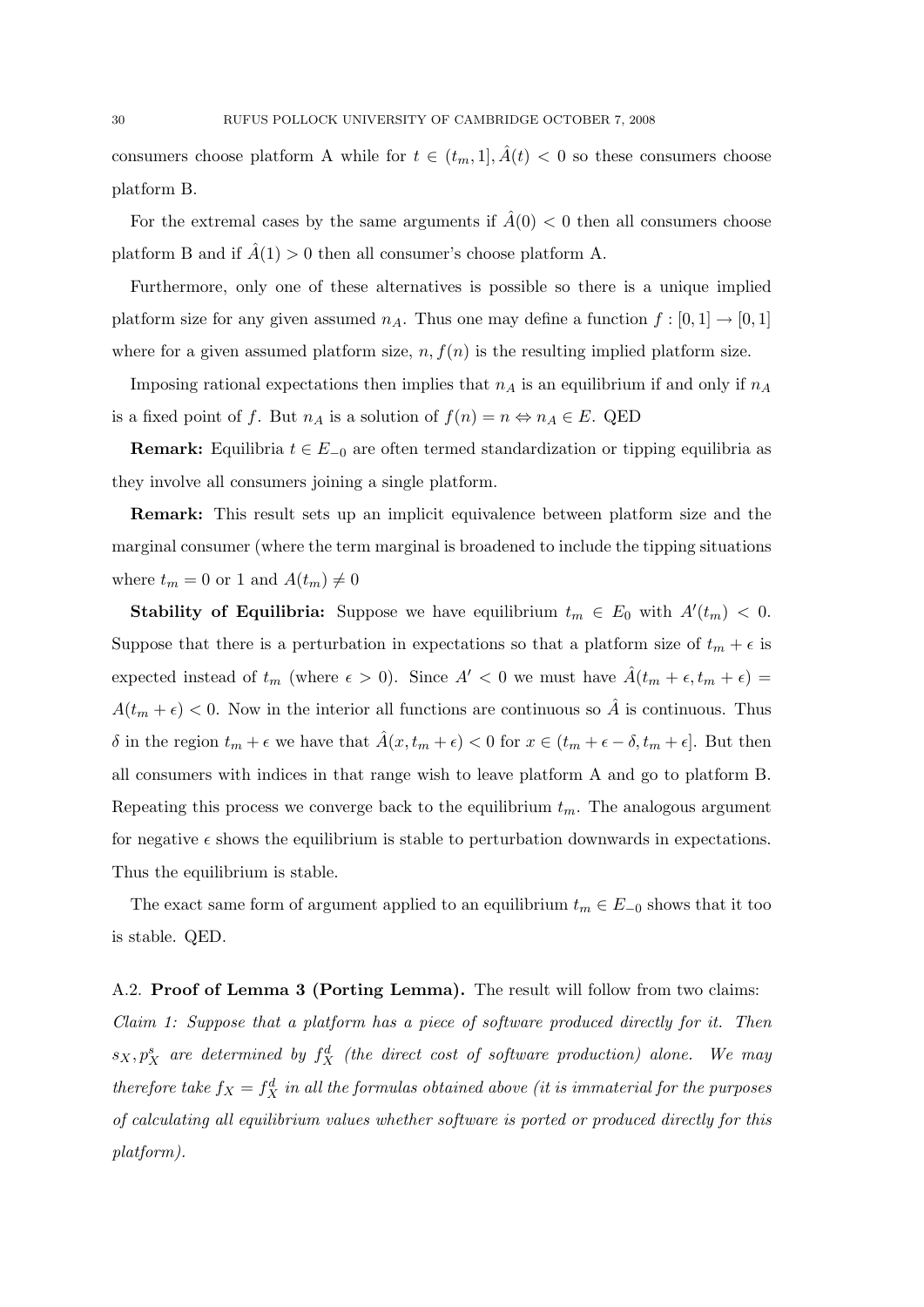Proof. The cost of porting is less than the cost of direct production. Thus as long as one software firm enters directly it must be the profit condition of that firm that binds (i.e. is zero). This condition alone determines the total number of software firms and software prices.

Clearly if no firm produces directly there can be no porting as there would be nothing to port.

Claim 2: If porting is possible in both directions and both platforms have some software produced directly then both platforms have the same amount of software produced for them. This in turn implies  $f_A^d n_B = n_A f_B^d$ .

Proof. If software is produced directly then all software that could have ported must have been (since it is cheaper to port). Let  $d, p \, (d', p')$  be the amount of directly produced software and ported software respectively on A (B). Then  $s_A = d + p$  but  $p' = d, p = d'$  so  $s_A = s_B$ . If this is the case it requires  $f_A^d n_B = n_A f_B^d$  since  $s_X^2 f_X^d = n_X$ .

The statement of the Lemma specifically excludes the possibility that  $f_A^d n_B = n_A f_B^d$ . This immediately implies the converse of the claim, namely that that software is produced directly for at most one platform. The Lemma is proved. QED.

A.3. Proof of Lemma 5. Proof of existence: Fix an equilibrium  $t_e^0 \in E_0(p_A^0,...)$ then we can define  $t_e(p_A,...)$  by picking  $t_e \in E(p_A,...)$  consistent with  $t_e^0$ . Since  $A(t)$ is continuously differentiable so too will be  $t_e(p_A, ...)$  (at least almost everywhere – see below). For notational convenience whenever a parameter is fixed we shall drop it from the list of arguments to  $t, A, \ldots$ .

**Differentials:** implicitly differentiate the equation  $A(t) = 0$  with respect to the relevant variable  $(p_A, f_A, f_B)$ . Since increasing A's price by dp shifts the  $A(t)$  curve down by dp reducing  $t_e$  the sign of the differential is as stated. Similarly increasing  $f_A$  shifts the platform advantage curve down and therefore the advantage curve down reducing  $t_e$  and therefore the differential with respect to  $f_A$  must be negative (and conversely for  $f_B$ ).

Remarks on discontinuity and profit maximization: Fix  $f_A, f_B$ , then  $t_e(p_A)$  $A^{-1}(p_A)$  is the demand function faced by M. From the previous result we know this is downward sloping. Now take a stable equilibrium  $t^0$  when  $p_A = 0$  and assume there exists an adjacent non-extremal equilibrium  $t^{0'} \n\leq t^0$  (which must be unstable). Then there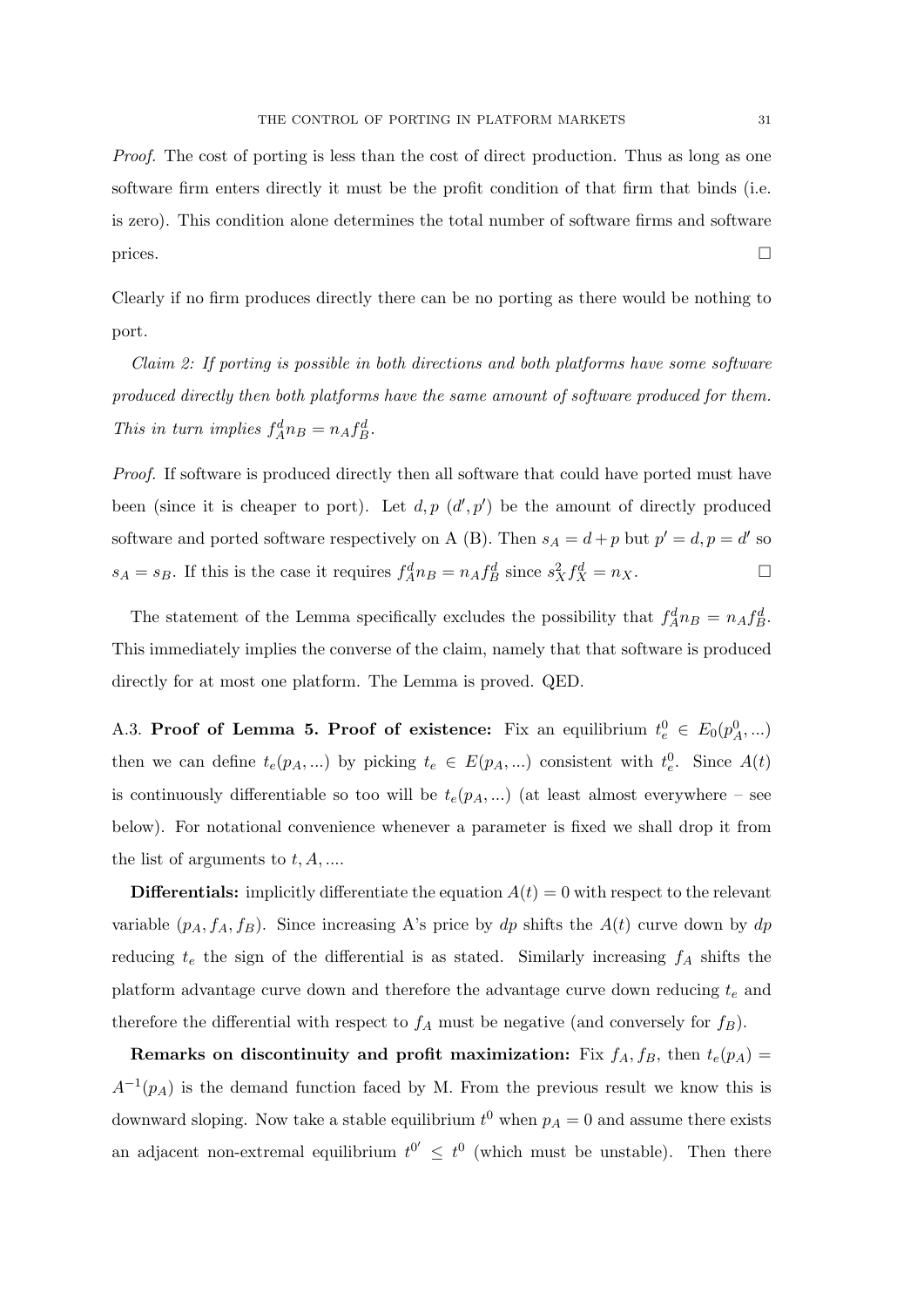must exist a maximum of  $A(t)$  at  $t^1 \in (t^{0'}, t^{0})$  with  $A'(t^1) = 0$  and the demand function  $t_e(p_A)(t_e(0) = t^0)$  is discontinuous at  $t^1$  with  $p_A^d = A(t^1)$ .

Despite this there will still exist a profit maximizing price  $p_A^d > p_A^m$  since

$$
\lim_{t \to t_+^1} A^{-1}(t) = -\infty
$$

A.4. Proof of Lemma 6. Set all of M's control variables to their initial value. Suppose first there are no discontinuities in M's demand function. This occurs iff there exists no zeroes of  $A'(t)$ , i.e iff  $A(t)$  is monotonic. Since we assume existence of a stable interior equilibria must have that  $A(t)$  is downward sloping. Thus we have a downward sloping demand function. This gives a well-defined and continuous profit function on a compact set (demand space extends only from 0 to 1). Thus the profit function has a maximum which it attains somewhere on the set. QED.

Again, set all of M's control variables to their initial value. So assume that there there is a discontinuity in the demand function, i.e. that there exists a t with  $A'(t) = 0$ . Pick an interior stable equilibrium. Then by Lemma 5 there exists an associated welldefined demand function. Furthermore, there exists locally a unique profit-maximizing price which occurs prior to any discontinuous jump (downwards) in the demand function. But this ensures the existence of equilibrium in the overall game since it means that at any discontinuity in the demand function the profit function is downwards sloping. QED.

A.5. Proof of Welfare-Related Propositions. Consumer welfare as a function of platform A's size (t) is given by (for simplicity  $\phi$  is omitted):

$$
W^{C}(t) = -t \cdot p_{A} + t \nu_{A}(t) + (1-t)\nu_{B}(1-t) - \int_{0}^{t} h_{A}(x)dx - \int_{t}^{1} h_{B}(x)dx
$$

Moving to total welfare we need only add in the relevant expression for  $\Pi_A = t \cdot p_A - t$  $e(f^p)$ . Thus:

$$
W = t \cdot p_A - e(f^p) - t \cdot p_A + t\nu_A(t) + (1 - t)\nu_b(1 - t) - \int_0^t h_A(t)dt - \int_t^1 h_B(t)dt
$$

A.5.1. Proof of Lemma 7. Differentiating consumer welfare with respect to t yields:

$$
\frac{dW^C}{dt} = -p_A + \nu_A(t) - \nu_B(1-t) - h_A(t) + h_B(1-t) + t\nu_A'(t) - (1-t)\nu_A'(1-t)
$$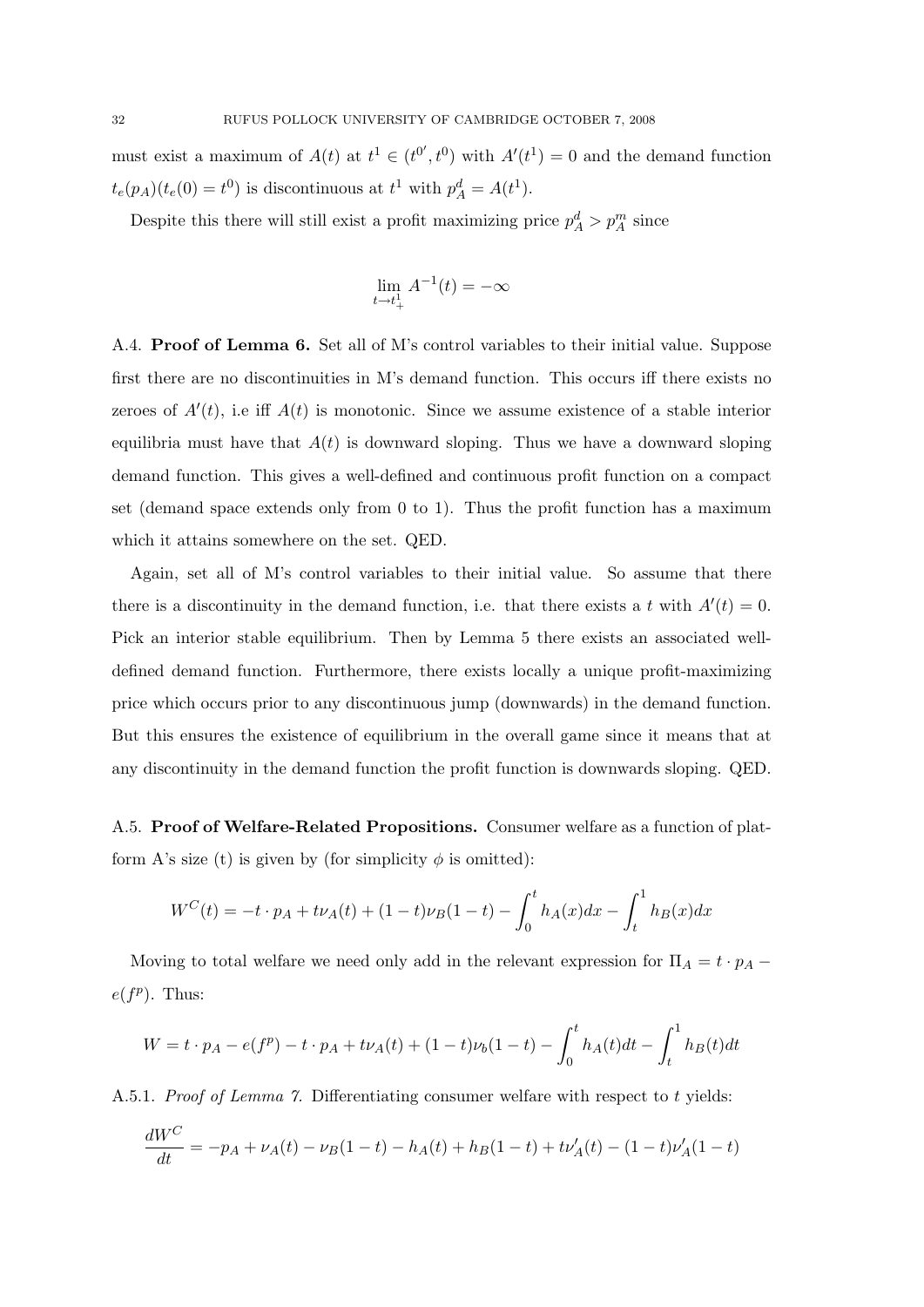This simplifies to  $(A(t))$  is the utility advantage of A over B defined previously):

$$
\frac{dW^C}{dt} = A(t) + t\nu'_A(t) - (1-t)\nu'_B(1-t) = A(t) + \mu(t)
$$

where we have defined:

$$
\mu(t) = t\nu_A'(t) - (1-t)\nu_B'(1-t)
$$

At an equilibrium  $t_e$ ,  $A(t_e) = 0$ , so this reduces to:

$$
\frac{dW^C}{dx} = \mu(t_e)
$$

QED.

A.5.2. Proof of Lemma 8.

$$
\frac{dW^C}{dp_A} = -t + \frac{dt}{dp_A}\frac{dW^C}{dt}
$$

Considered at an asymmetric equilibrium the second term will be greater than or less than zero depending on whether  $\mu$  is less than or greater than zero. If  $\mu$  is non-negative then the second term is negative and total sum will be negative. If  $\mu$  is negative the total sum will be ambiguous (depending on the relative magnitudes of the two terms). Thus, if network effects do not show very strong diminishing returns (and so  $\mu$  is nonnegative) welfare changes negatively with increasing price. If  $\mu$  is negative (as it would in the circular city model) then the effect on consumer welfare depends on the relative size of the monopoly pricing costs (first term) versus the network externality (second term).

Turning to total welfare we have:

$$
\frac{dW}{dp_A} = \frac{d\Pi_A}{dp_A} + \frac{dW^C}{dp_A} = \frac{dt}{dp_A}(p_A + \frac{dW^C}{dt})
$$

The term outside the brackets is negative but again here the second term can have either positive or negative sign in general. NB: when the monopolist is profit maximizing the differential of monopolist profits with respect to price is zero. Thus, the differential of total welfare equals the differential of consumer welfare.

A.5.3. Proof of Lemma 9. The change in consumer welfare as a consequence of an increase in the cost of porting is: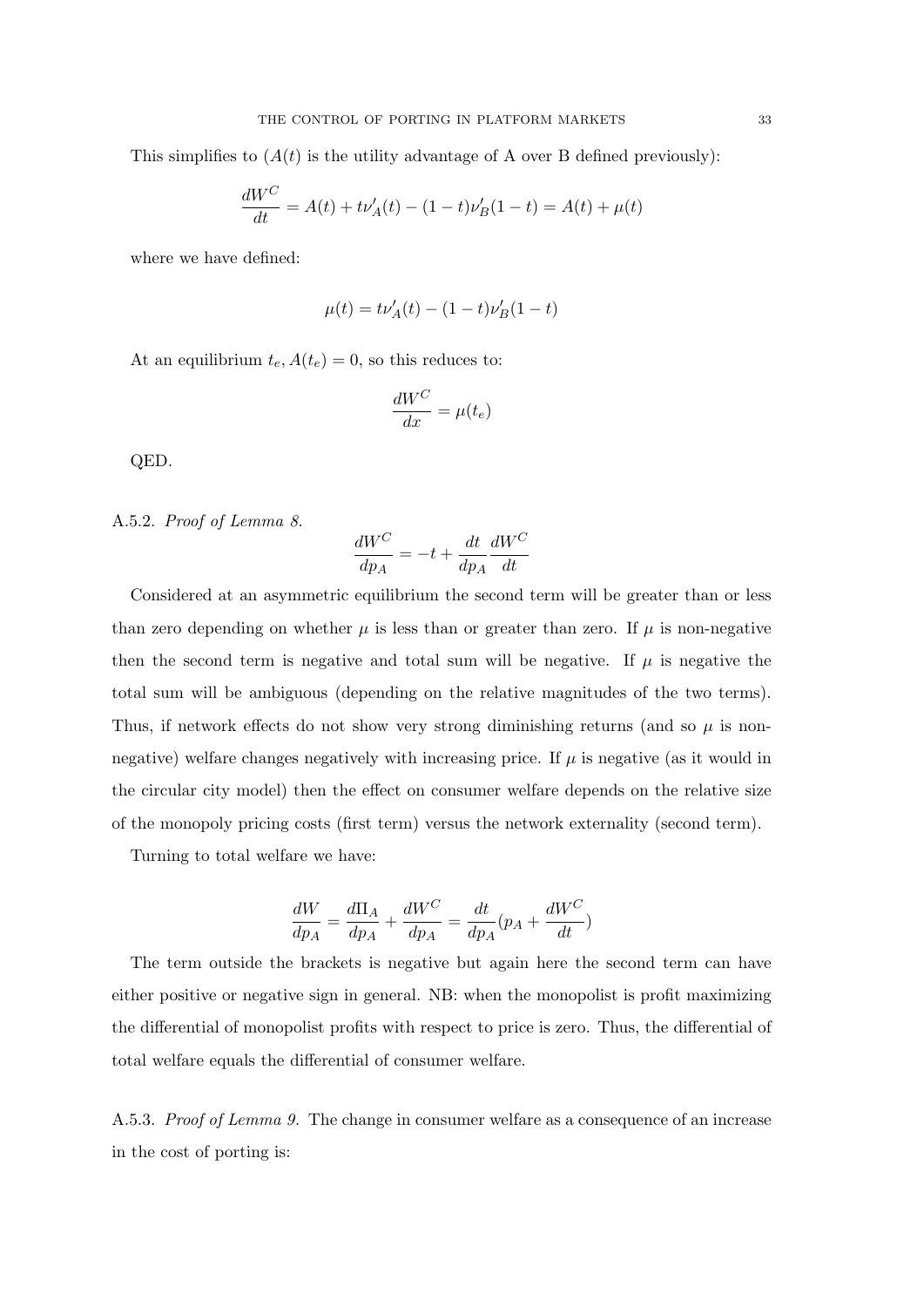$$
\frac{dW^C}{df^p} = (1-t)\frac{d\nu_B}{df^p} + \frac{dt}{df^p}\frac{dW^C}{dt}
$$

The first term is clearly negative since software provision on platform B declines as porting costs go up. The analysis of the second term is similar to the case of a change in price. As platform A's market share increases as porting costs increase the second term will be greater than or less than zero depending on whether  $\mu$  is greater than or less than zero. Thus, if  $\mu$  is less than zero (strongly diminishing marginal network effects) the total will be unambiguously negative and consumer welfare declines with increases in porting costs. If  $\mu$  is positive then the total has ambiguous sign in general, and will depend on relative sizes of the two terms.

For total welfare we have:

$$
\frac{dW}{df^p} = \frac{d\Pi_A}{df^p} + \frac{dW^C}{df^p}
$$

When profit-maximizing the first term is zero and the differential of total welfare equals that of consumer welfare. When not at a profit-maximizing level of porting costs the first term is positive. In this case whether the total is positive or negative will depend on the specific circumstances.

A.6. Proof of Lemma 10. The stated results all follow by straightforward examination of changes in the sizes of the various terms in the proof of Lemma 9 above.

#### B. SOFTWARE PRODUCTION

There are two main methods of modelling product variety in the literature. One based on monopolistic competition and one based on locational models. The monopolistic competition approach has already been extensively used to demonstrate indirect network effects in hardware/software systems (see e.g. Church and Gandal (1992); Church, Gandal, and Krause (2003)). One can also use an approach based on locational differentiation and that is the approach we adopt here.

Software firms on platform X have fixed costs  $f_X$  and marginal costs  $c_X^s$ . Marginal costs are assumed to be constant across the two platforms but fixed costs are not. Because software production involves a fixed cost it cannot be provided competitively. Instead we introduce a locational model of product differentiation and imperfect competition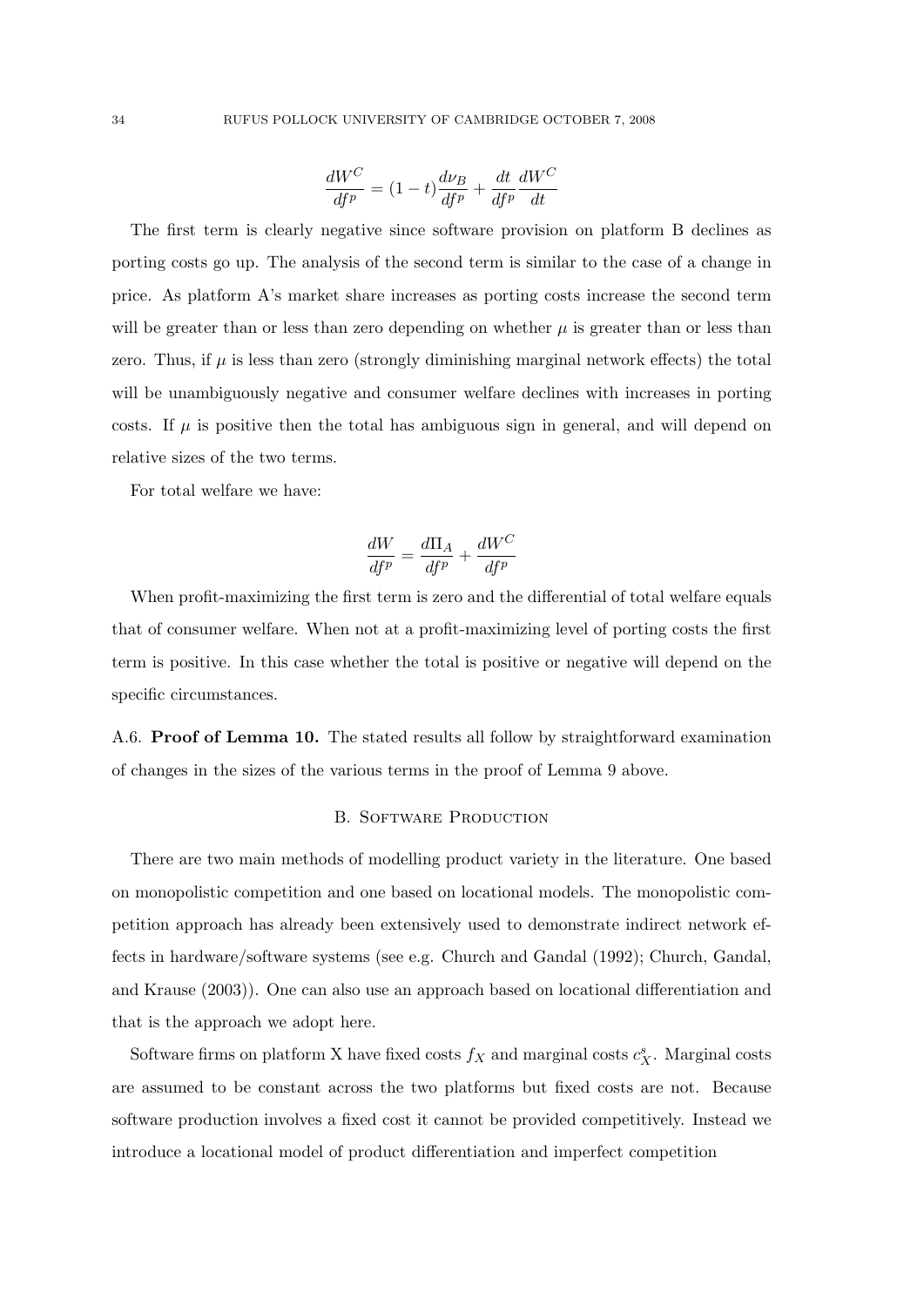For each platform, software 'space' is represented as a circle (of circumference 1). Software firms are assumed to locate symmetrically (and therefore equidistantly) in this space.<sup>34</sup> while consumers are distributed uniformly over it (so total demand for software on platform X is the total number of consumers on that platform:  $n_X$ ). Following the standard circular city model<sup>35</sup> we have consumer's (expected) utility from software consumption is:

$$
u_X^s(s_X, p_X^s) = -E[d(x(s_X))] - p_X^s
$$

Where d is a 'travel' cost function of all locational models,  $x(s_X)$  is the distance a consumer is from the nearest software, and  $E$  is the expectation operator. Average travel cost is used because it is assumed that consumers make their decision when they do not yet know their exact position in software space relative to software producers. Thus they base their decisions on expected costs (which will be common across consumers). We shall assume a linear travel cost,  $d(x) = kx$ .

B.1. Solving. The main result can be stated in the form of a lemma:

**Lemma 11.** Given expected platform sizes  $n_X^e$  the equilibrium level of software production, associated prices, and software utility are:

$$
s_X = \sqrt{\frac{kn_X^e}{f_X}}
$$

$$
p_X = c_X^s + \sqrt{\frac{kf_X}{n_X^e}}
$$

$$
u_X^s(s_X, p_X^s) = -c_X^s - \frac{5}{4} \sqrt{\frac{kf_X}{n_X^e}}
$$

Proof. The setup is exactly the same as the textbook circular city model (see e.g. Tirole 1988) except that demand rather than being 1 is equal to the expected market size of that platform:  $n_X^e$ . This leaves prices unchanged (since the shape of demand curve is unchanged), so in equilibrium:  $p_X = c_X^s + \frac{k}{s}$  $\frac{k}{s_X}$  where k is the cost of travel  $(d(x) = kx)$ .

 $34$ Firms' location decisions could be endogenized and this outcome derived as an equilibrium configuration – see Economides (1989) However we choose to take this as an assumption for the sake of simplicity.

<sup>35</sup>See e.g. Tirole (1988) for details.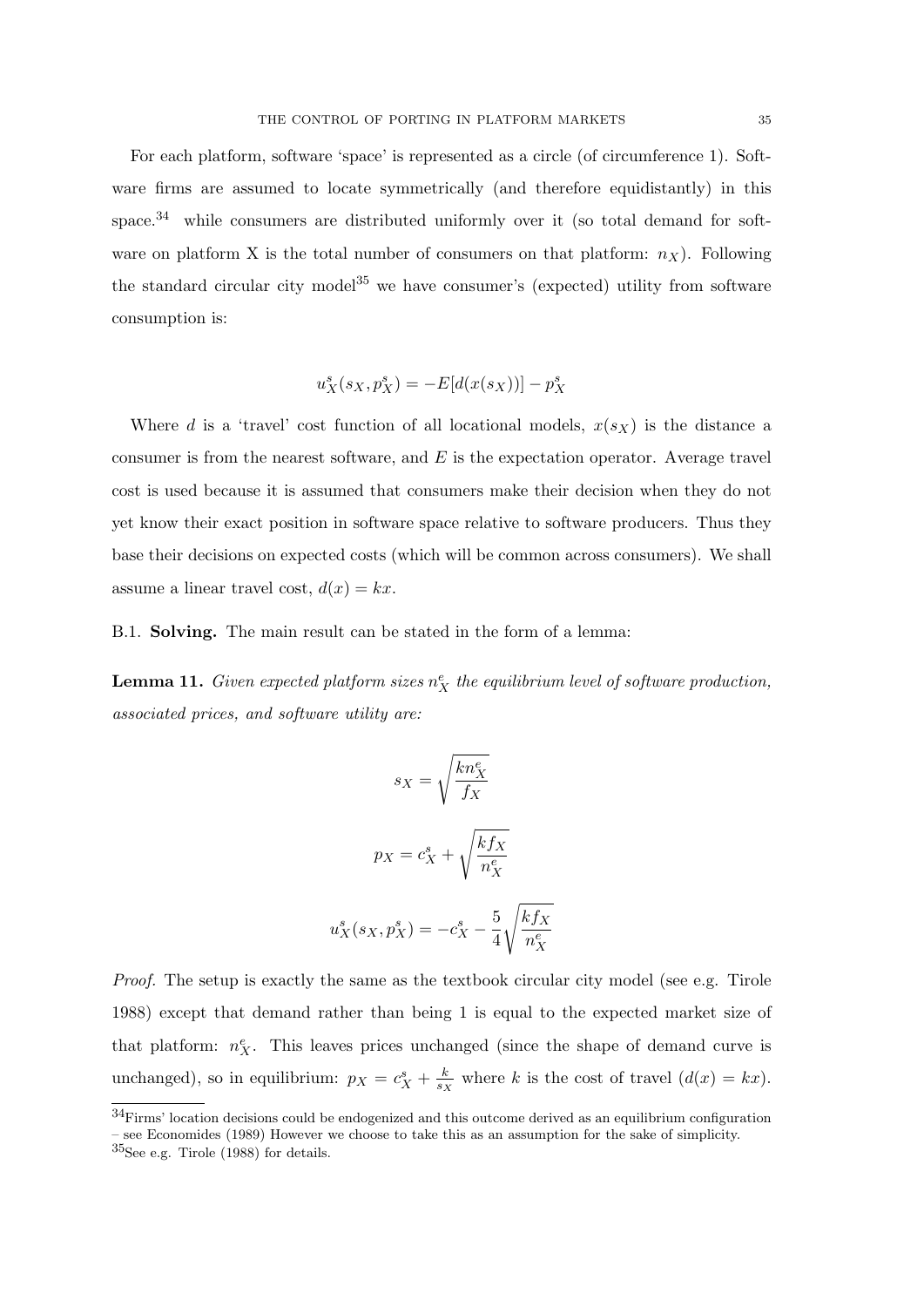Firms locate equidistantly and each face the same level of demand equal to total demand divided by the number of software firms. To determine the number of software firms we use the free entry condition which means that in equilibrium firms earn zero net profits – i.e. they cover fixed costs:

$$
(p_X-c_X^s)\frac{n_X^e}{s_X}-f=0\Rightarrow \frac{kn_X^e}{s_X^2}-f=0\Rightarrow s_X=\sqrt{\frac{kn_X^e}{f}}
$$

This in turn gives:

$$
p_X = c_X^s + \sqrt{\frac{kf}{n_X^e}}
$$

The form of the software utility functions in our particular case? Consumers do not know the exact location of firms in advance so they base their decisions on the expected distance from a software producer. Software firms locate randomly but equidistantly on the circle and consumers are uniformly distributed thus expected distance between a consumer and the nearest software is a quarter of the distance between firms. Distance between firms is the inverse of the number of firms,  $s_X$ . We therefore have:

$$
u_X^s(s_X, p_X^s) = -p_X^s - k(\frac{1}{4s_X})
$$

Substituting the values for  $p_X, s_X$  we have <sup>36</sup>:

$$
u_X^s(s_X, p_X^s) = -c_X^s - \frac{5}{4} \sqrt{\frac{kf}{n_X^e}}
$$

**Remark:** Since the constant  $\frac{5\sqrt{k}}{4}$  $\frac{\sqrt{k}}{4}$  can be absorbed into fixed cost  $f_X$  this variable will be omitted in future and we have:

$$
u_X^s(s_X,p_X^s)=-c_X^s-\sqrt{\frac{f}{n_X^e}}
$$

We can now substitute this expression for  $u_X^s$  to obtain:

Corollary 12. The reduced form of the utility function is:

 $36$ The result for the quadratic distance case would be:  $u_X^s(s_X, p_X^s) = -c_X^s - \sqrt{\frac{kf}{n_X^e}} - \frac{f}{16n_X^e}$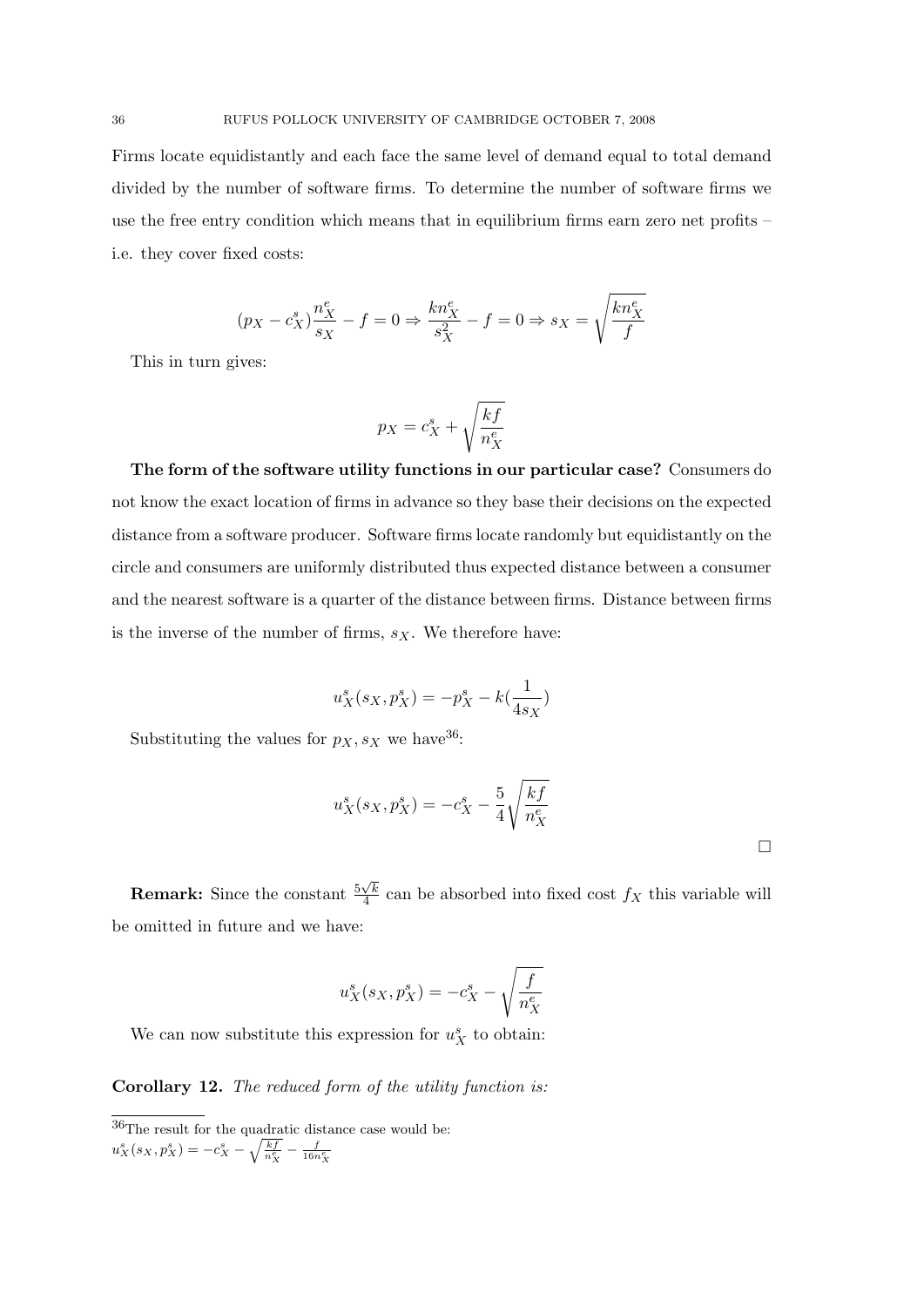$$
u_X(t) = \phi - p - h_X(t) - c_X^s - \sqrt{\frac{f_X}{n_X^e}}
$$

Remark: Note how this shows that the model displays indirect network effects as the reduced form expression for utility (from 'software') displays positive feedback between the *total* number of consumers on X and the utility of an *individual* on X:  $\frac{d}{dn_X^e} u_X^{s'} > 0$ .

### **REFERENCES**

- Mark Armstrong. Competition in Two-Sided Markets. Technical report, 2005. Forthcoming in the Rand Journal of Economics (December 2006).
- Mark Armstrong and Julian Wright. Two-sided Markets, Competitive Bottlenecks and Exclusive Contracts. Technical report, 2005. Forthcoming in Economic Theory.
- B. Douglas Bernheim and Michael D Whinston. Exclusive Dealing. The Journal of Political Economy, 106(1):64–103, February 1998. ISSN 00223808.
- T. Bresnahan. The Economics of The Microsoft Case, 2001. Unpublished discussion paper.
- Luis Cabral. Dynamic Price Competition with Network Effects. Technical report, 2007. Unpublished.
- Dennis W. Carlton and Michael Waldman. The Strategic Use of Tying to Preserve and Create Market Power in Evolving Industries. RAND Journal of Economics, 33(2):194– 220, Summer 2002.
- Jay-Pil Choi. The Provision of (Two-Way) Converters in the Transition Process to a New Incompatible Technology. Journal of Industrial Economics, 45(2):139–153, 1997.
- Jay Pil Choi. Tying in Two-Sided Markets with Multi-Homing. Working Papers 06-04, NET Institute, September 2006.
- Jeffrey Church and Neil Gandal. Network Effects, Software Provision and Standardization. Journal of Industrial Economics, 40(1):85–103, 1992.
- Jeffrey Church, Neil Gandal, and David Krause. Indirect Network Effects and Adoption Externalities, 2003. mimeo.
- Stephen Davis and Kevin Murphy. A Competitive Perspective on Internet Explorer. AER Papers and Proceedings, 90(2):184–187, 2000.
- Nicholas Economides. Symmetric Equilibrium Existence and Optimality in Differentiated Products Markets. Journal of Economic Theory, 47(1):178–194, 1989.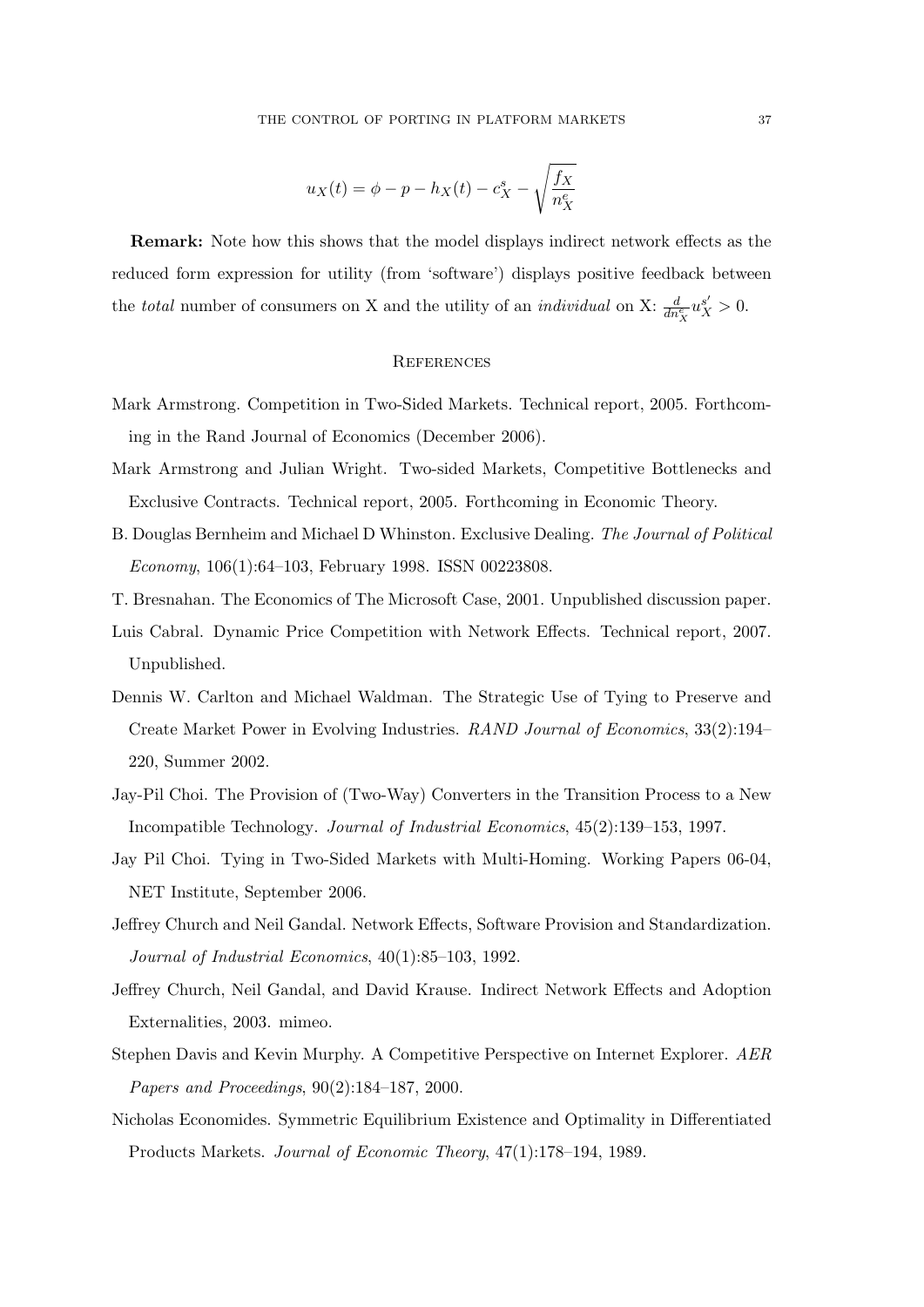- Joseph Farrell and Michael Katz. Innovation, Rent Extraction, and Integration in Systems Markets. Journal of Industrial Economics, 48(4):413–432, 2000.
- Joseph Farrell and G. Saloner. Converters, Compatibility, and the Control of Interfaces. Journal of Industrial Economics, 40(1):9–35, 1992.
- Franklin Fisher. The IBM and Microsoft Cases: What's the Difference. AER Papers and Proceedings, 90(2):180–183, 5 2000.
- D. Fudenberg and J. Tirole. Pricing a Network Good to Deter Entry. Journal of Industrial Economics, 48(4):373–90, 2000.
- R. Gilbert and Michael Katz. An Economist's Guide to U.S. v. Microsoft. JEP, 15(2): 25–44, 2001.
- Richard J. Gilbert and Michael H. Riordan. Product Improvement and Technological Tying in a Winner-Take-All Market. Journal of Industrial Economics, 55(1):113–139, 03 2007.
- C. Hall and R. Hall. Toward a Quantification of the Effects of Microsoft's Conduct. AER Papers and Proceedings, 90(2):188–191, 5 2000.
- R. Jackson. Findings of Fact in the case of United States vs. Microsoft, 11 1999.
- Benjamin Klein. The Microsoft Case: What Can a Dominant Firm Do to Defend Its Market Position? JEP, 15(2):45–62, 2001.
- S. Liebowitz and S. Margolis. Winner, Losers and Microsoft: Competition And Antitrust in High Technology. Independent Institute, 1999.
- Andrew Odlyzko and Benjamin Tilly. A refutation of Metcalf's Law and a better estimate for the value of networks and network interconnections, 2005.
- Jean-Charles Rochet and Jean Tirole. Platform Competition in Two-Sided Markets. Journal of the European Economic Association, 1(4):990–1029, 06 2003.
- Jean-Charles Rochet and Jean Tirole. Two-Sided Markets : A Progress Report. IDEI Working Papers 275, Institut d'conomie Industrielle (IDEI), Toulouse, November 2005. Forthcoming in the RAND Journal of Economics.
- G. M. Peter Swann. The Functional Form of Network Effects. Information Economics and Policy, 14(3):417–429, September 2002.
- M. Whinston. Tying, Foreclosure, and Exclusion. American Economic Review, 80(4): 837–859, 1990.